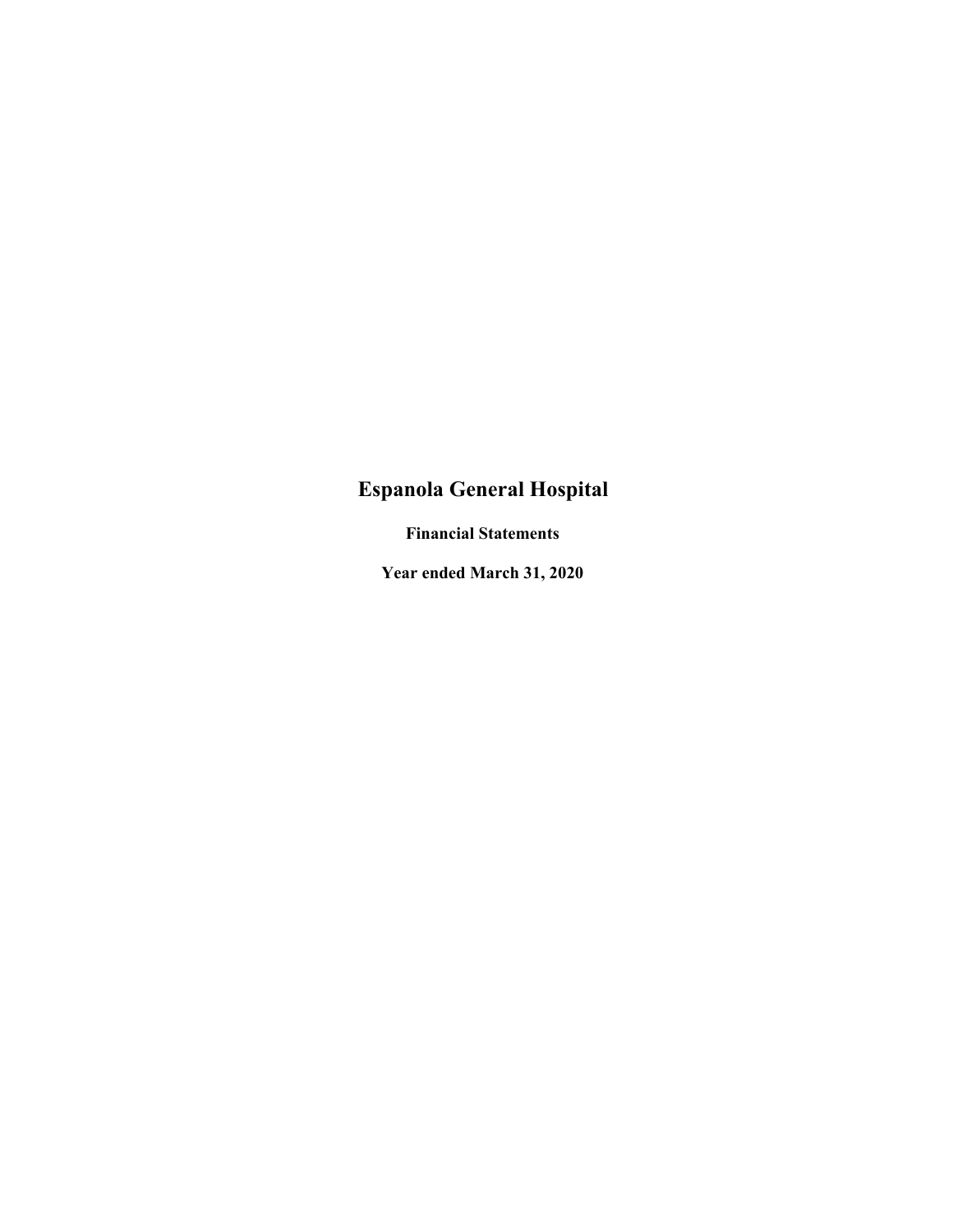# **MANAGEMENT'S RESPONSIBILITY FOR THE FINANCIAL STATEMENTS**

The accompanying financial statements of the Espanola General Hospital ("the Hospital") are the responsibility of the Hospital's management and have been prepared in compliance with legislation, and in accordance with Canadian public sector accounting standards for government not-for-profit organizations established by the Public Sector Accounting Board of The Chartered Professional Accountants of Canada. A summary of the significant accounting policies are described in Note 2 to these financial statements. The preparation of the financial statements necessarily involves the use of estimates based on management's judgement, particularly when transactions affecting the current accounting period cannot be finalized with certainty until future periods.

The Hospital's management maintains a system of internal controls designed to provide reasonable assurance that assets are safeguarded, transactions are properly authorized and recorded in compliance with legislative and regulatory requirements and reliable financial information is available on a timely basis for preparation of the financial statements. These systems are monitored and evaluated by management.

The Board of Directors meets with management and the external auditors to review the financial statements and discuss any significant financial reporting or internal control matters prior to their approval of the financial statements.

The financial statements have been audited by Freelandt Caldwell Reilly LLP, independent external auditors appointed by the Hospital. The accompanying Independent Auditor's Report outlines their responsibilities, the scope of their examination and their opinion on the Hospital's financial statements.

avid Pope

President, Board of Directors Chief Executive Officer

 $\Box$ 

May 26, 2020

Date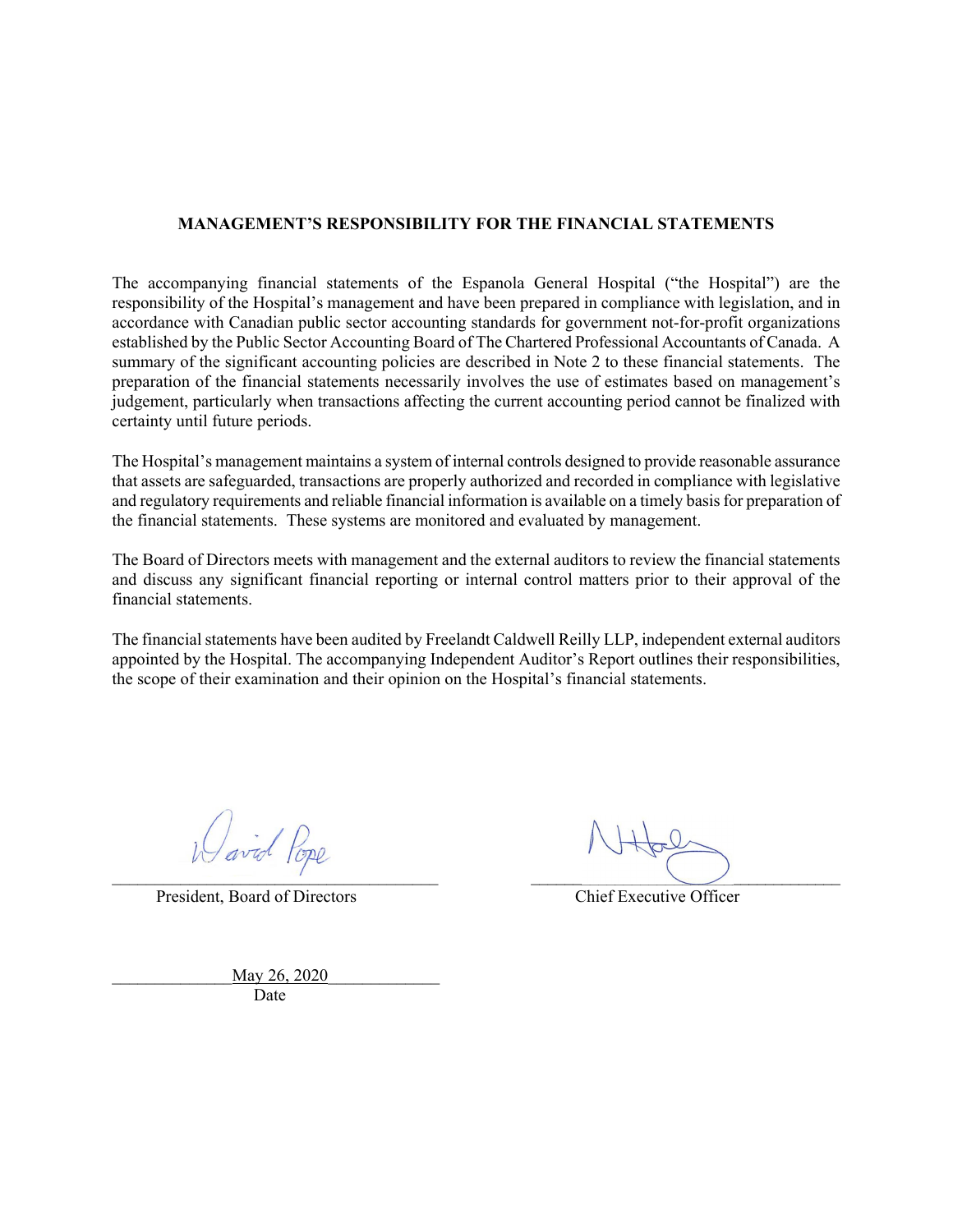Accounting | Assurance | Advisory | Tax



### **INDEPENDENT AUDITOR'S REPORT**

#### To the Board of Directors of the Espanola General Hospital

#### Opinion

We have audited the financial statements of Espanola General Hospital, which comprise the statement of financial position as at March 31, 2020, and the statements of operations, remeasurement gains and losses, changes in net assets, and cash flows for the year then ended, and notes to the financial statements, including a summary of significant accounting policies.

In our opinion, the accompanying financial statements present fairly, in all material respects, the financial position of the Espanola General Hospital as at March 31, 2020, and its results of operations and its cash flows for the year then ended in accordance with Canadian public sector accounting standards.

#### **Basis for Opinion**

We conducted our audit in accordance with Canadian generally accepted auditing standards. Our responsibilities under those standards are further described in the Auditor's Responsibilities for the Audit of the Financial Statements section of our report. We are independent of the Espanola General Hospital in accordance with the ethical requirements that are relevant to our audit of the financial statements in Canada, and we have fulfilled our other ethical responsibilities in accordance with these requirements. We believe that the audit evidence we have obtained is sufficient and appropriate to provide a basis for our opinion.

Responsibilities of Management and Those Charged with Governance for the Financial Statements Management is responsible for the preparation and fair presentation of the financial statements in accordance with Canadian public sector accounting standards, and for such internal control as management determines is necessary to enable the preparation of financial statements that are free from material misstatement, whether due to fraud or error.

In preparing the financial statements, management is responsible for assessing the Espanola General Hospital's ability to continue as a going concern, disclosing, as applicable, matters related to going concern and using the going concern basis of accounting unless management either intends to liquidate the Espanola General Hospital or to cease operations, or has no realistic alternative but to do so.

Those charged with governance are responsible for overseeing the Espanola General Hospital's financial reporting process.

Edwin P. Reilly · Sam P. Lolas . Kirby W. Houle Ian L. FitzPatrick Joel A. Humphrey Cleo L. Melanson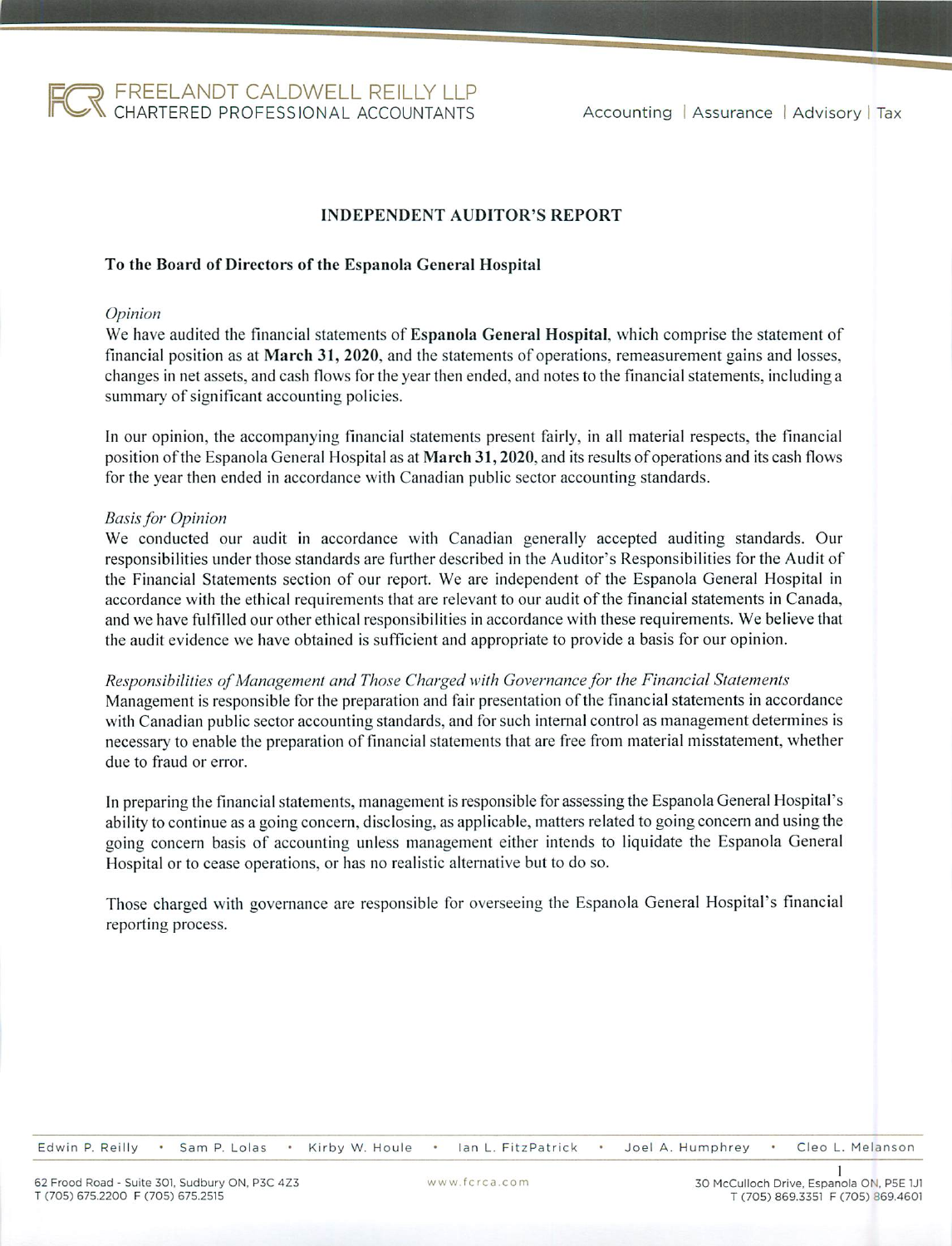# **INDEPENDENT AUDITOR'S REPORT**

### *Auditor's Responsibilities for the Audit of the Financial Statements*

Our objectives are to obtain reasonable assurance about whether the financial statements as a whole are free from material misstatement, whether due to fraud or error, and to issue an auditor's report that includes our opinion. Reasonable assurance is a high level of assurance, but is not a guarantee that an audit conducted in accordance with Canadian generally accepted auditing standards will always detect a material misstatement when it exists. Misstatements can arise from fraud or error and are considered material if, individually or in the aggregate, they could reasonably be expected to influence the economic decisions of users taken on the basis of these financial statements. As part of an audit in accordance with Canadian generally accepted auditing standards, we exercise professional judgment and maintain professional skepticism throughout the audit.

We also:

- Identify and assess the risks of material misstatement of the financial statements, whether due to fraud or error, design and perform audit procedures responsive to those risks, and obtain audit evidence that is sufficient and appropriate to provide a basis for our opinion. The risk of not detecting a material misstatement resulting from fraud is higher than for one resulting from error, as fraud may involve collusion, forgery, intentional omissions, misrepresentations, or the override of internal control.
- Obtain an understanding of internal control relevant to the audit in order to design audit procedures that are appropriate in the circumstances, but not for the purpose of expressing an opinion on the effectiveness of the Espanola General Hospital's internal control.
- Evaluate the appropriateness of accounting policies used and the reasonableness of accounting estimates and related disclosures made by management.
- Conclude on the appropriateness of management's use of the going concern basis of accounting and, based on the audit evidence obtained, whether a material uncertainty exists related to events or conditions that may cast significant doubt on the Espanola General Hospital's ability to continue as a going concern. If we conclude that a material uncertainty exists, we are required to draw attention in our auditor's report to the related disclosures in the financial statements or, if such disclosures are inadequate, to modify our opinion. Our conclusions are based on the audit evidence obtained up to the date of our auditor's report. However, future events or conditions may cause the Espanola General Hospital to cease to continue as a going concern.
- Evaluate the overall presentation, structure and content of the financial statements, including the disclosures, and whether the financial statements represent the underlying transactions and events in a manner that achieves fair presentation.

We communicate with those charged with governance regarding, among other matters, the planned scope and timing of the audit and significant audit findings, including any significant deficiencies in internal control that we identify during our audit.

# **FREELANDT CALDWELL REILLY LLP**

Furbandt Caldurll Rülby LLP

Chartered Professional Accountants Licensed Public Accountants

Espanola, Ontario May 26, 2020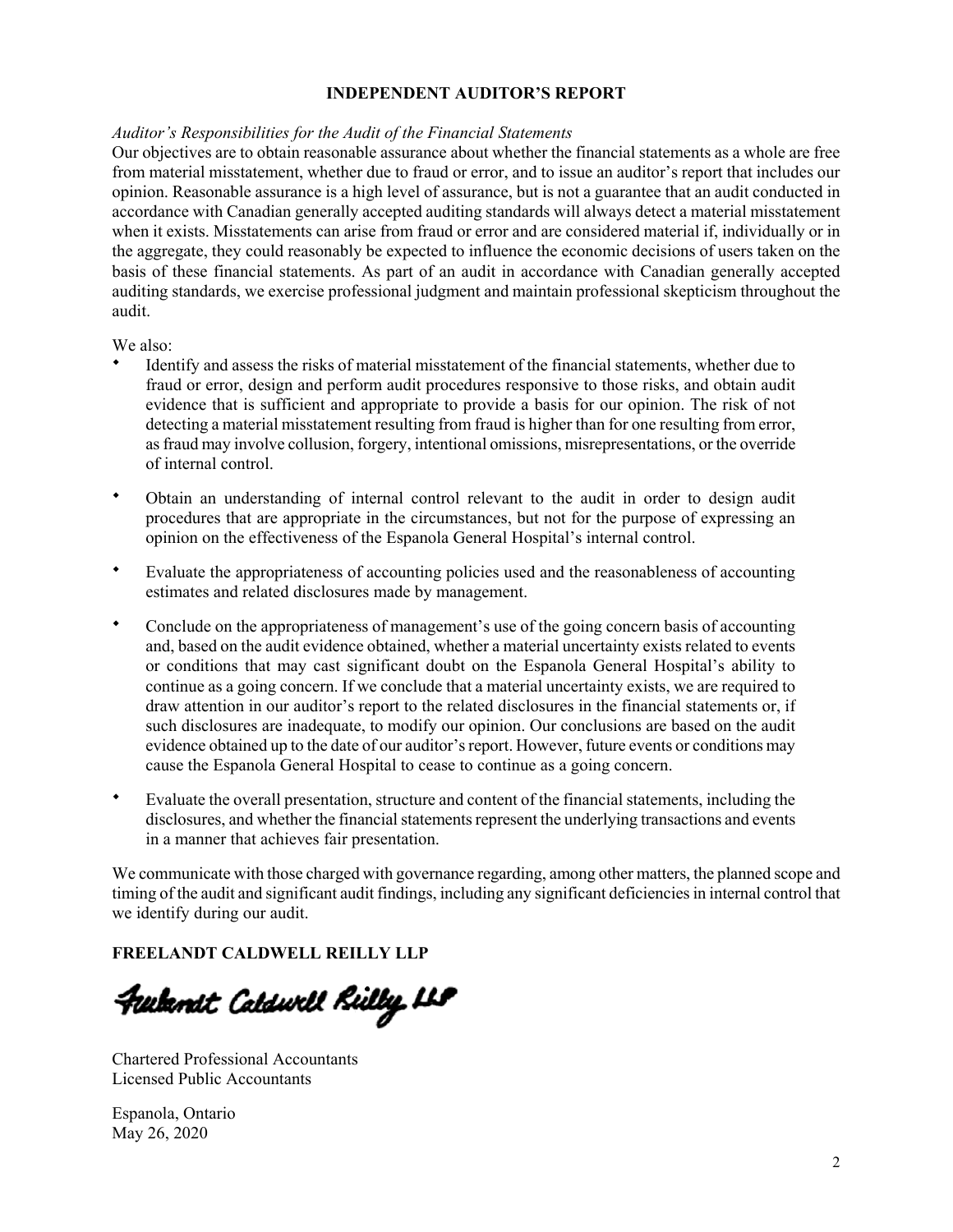# **ESPANOLA GENERAL HOSPITAL Statement of Financial Position March 31, 2020 with comparative figures for 2019**

|                                                             | 2020<br>S  | 2019<br>S    |
|-------------------------------------------------------------|------------|--------------|
| <b>Assets</b>                                               |            |              |
| <b>Current assets</b>                                       |            |              |
| Cash                                                        | 2,375,618  | 2,015,220    |
| Accounts receivable                                         | 589,611    | 740,291      |
| Inventories                                                 | 300,089    | 256,463      |
| Prepaid expenses                                            | 212,460    | 168,932      |
|                                                             | 3,477,778  | 3,180,906    |
| <b>Portfolio investments (note 3)</b>                       | 4,618,947  | 4,488,942    |
| Capital assets (note 4)                                     | 15,028,793 | 14,919,492   |
| Capital expenditures for projects in progress               | 457,752    | 636,795      |
|                                                             | 23,583,270 | 23, 226, 135 |
| <b>Liabilities and Net Assets</b>                           |            |              |
| <b>Current liabilities</b>                                  |            |              |
| Accounts payable and accrued liabilities (note 6)           | 2,913,160  | 2,859,703    |
| Deferred contributions for capital assets (note 7)          | 10,189,693 | 10,061,464   |
| Post-employment benefits (note 8)                           | 768,735    | 723,033      |
|                                                             | 13,871,588 | 13,644,200   |
| <b>Net Assets</b>                                           |            |              |
| Invested in capital assets (note 9)                         | 5,296,852  | 5,494,823    |
| Internally restricted for the acquisition of capital assets | 268,584    | 325,517      |
| Unrestricted                                                | 4,312,292  | 3,781,907    |
|                                                             | 9,877,728  | 9,602,247    |
| <b>Accumulated remeasurement losses</b>                     | (166, 046) | (20,312)     |
| <b>Total net assets</b>                                     | 9,711,682  | 9,581,935    |
|                                                             | 23,583,270 | 23,226,135   |

Contingent liability (note 16)

Approved on behalf of the Board of Directors:

Director

Director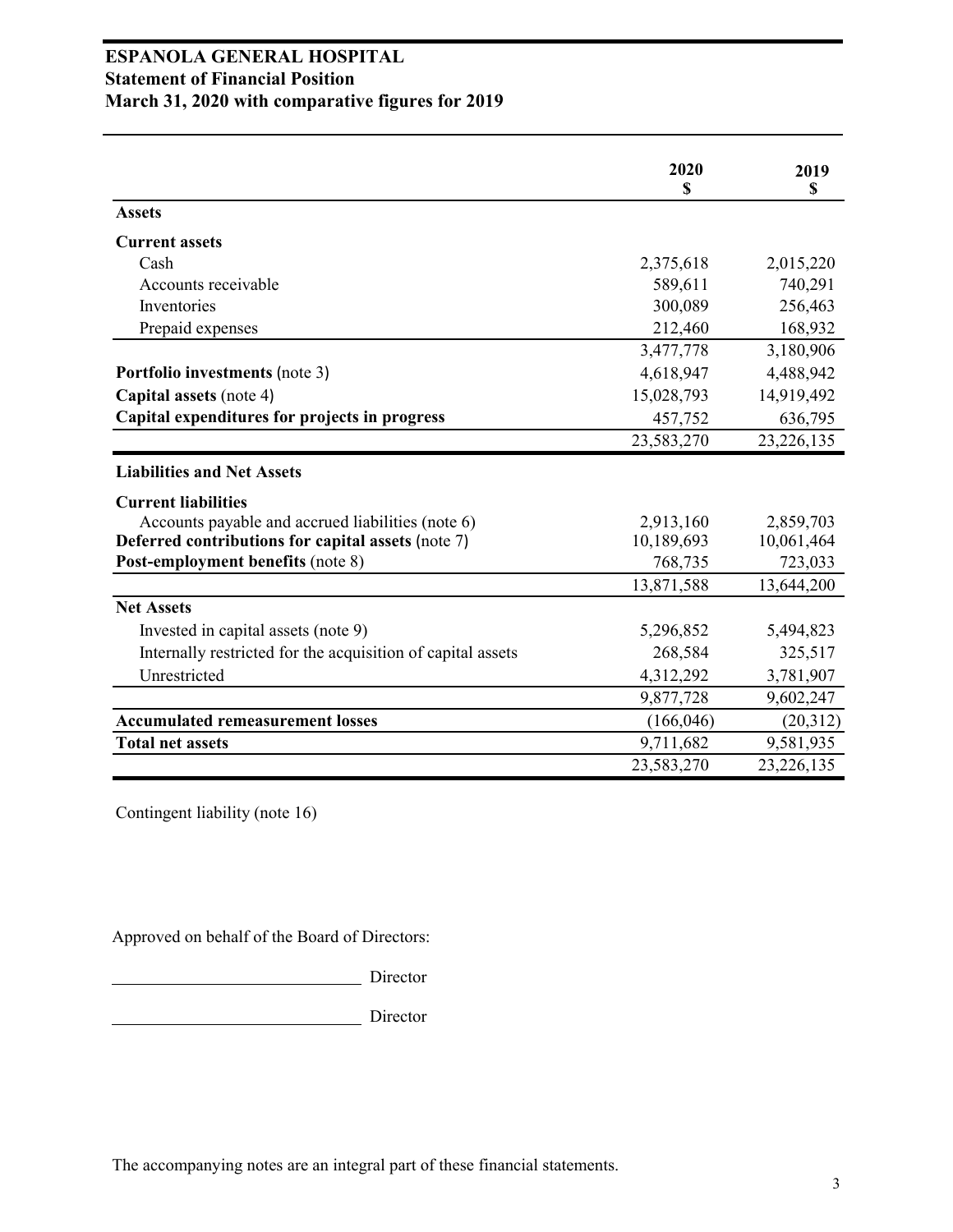# **ESPANOLA GENERAL HOSPITAL Statement of Operations Year ended March 31, 2020 with comparative figures for 2019**

|                                                                | 2020       | 2019       |
|----------------------------------------------------------------|------------|------------|
|                                                                | \$         | \$         |
| <b>Revenues</b>                                                |            |            |
| Ministry of Health and Long-Term Care / North East LHIN:       |            |            |
| Hospital operations                                            | 12,377,680 | 11,846,018 |
| Emergency on call coverage                                     | 1,858,223  | 1,854,189  |
| Sources other than Ministry of Health and Long-Term Care /     |            |            |
| <b>North East LHIN:</b>                                        |            |            |
| Other patient revenue                                          | 1,311,044  | 1,202,569  |
| Preferred accommodations                                       | 83,406     | 90,922     |
| Chronic care co-payment                                        | 637,636    | 624,276    |
| Recoveries and other revenues                                  | 2,003,784  | 1,836,360  |
| Gain (loss) on disposal of capital assets                      | (2,853)    |            |
| Amortization of deferred contributions for allowable           |            |            |
| capital assets                                                 | 91,660     | 98,587     |
|                                                                | 18,360,580 | 17,552,921 |
| <b>Expenses</b>                                                |            |            |
| Salaries and wages                                             | 8,305,784  | 8,013,696  |
| Supplies and services                                          | 3,619,250  | 3,253,765  |
| Medical staff remuneration                                     | 2,405,807  | 2,373,724  |
| <b>Employee benefits</b>                                       | 2,632,218  | 2,616,759  |
| Amortization of allowable capital assets                       | 336,093    | 394,128    |
| Drugs and medical gases                                        | 154,195    | 169,391    |
| Medical and surgical supplies                                  | 152,924    | 129,117    |
| <b>Bad</b> debts                                               | 16,339     | 34,731     |
|                                                                | 17,622,610 | 16,985,311 |
| Excess of revenues over expenses before undernoted items       | 737,970    | 567,610    |
| <b>Other Revenues</b>                                          |            |            |
| Long-term care program (schedule 1)                            | 2,576,141  | 2,544,000  |
| Realized investment income on portfolio investments internally |            |            |
| restricted for the acquisition of capital assets (note 13)     | 147,235    | 199,202    |
| Other votes and programs (note 10)                             | 161,674    | 4,650      |
| Amortization of deferred contributions for non-allowable       |            |            |
| capital assets                                                 | 430,426    | 386,057    |
|                                                                | 3,315,476  | 3,133,909  |
| <b>Other Expenses</b>                                          |            |            |
| Long-term care program (schedule 1)                            | 2,980,671  | 2,922,802  |
| Other votes and programs (note 10)                             | 162,700    | 4,650      |
| Amortization of non-allowable capital assets                   | 634,594    | 595,736    |
|                                                                | 3,777,965  | 3,523,188  |
| <b>Excess of revenues over expenses</b>                        | 275,481    | 178,331    |

The accompanying notes are an integral part of these financial statements.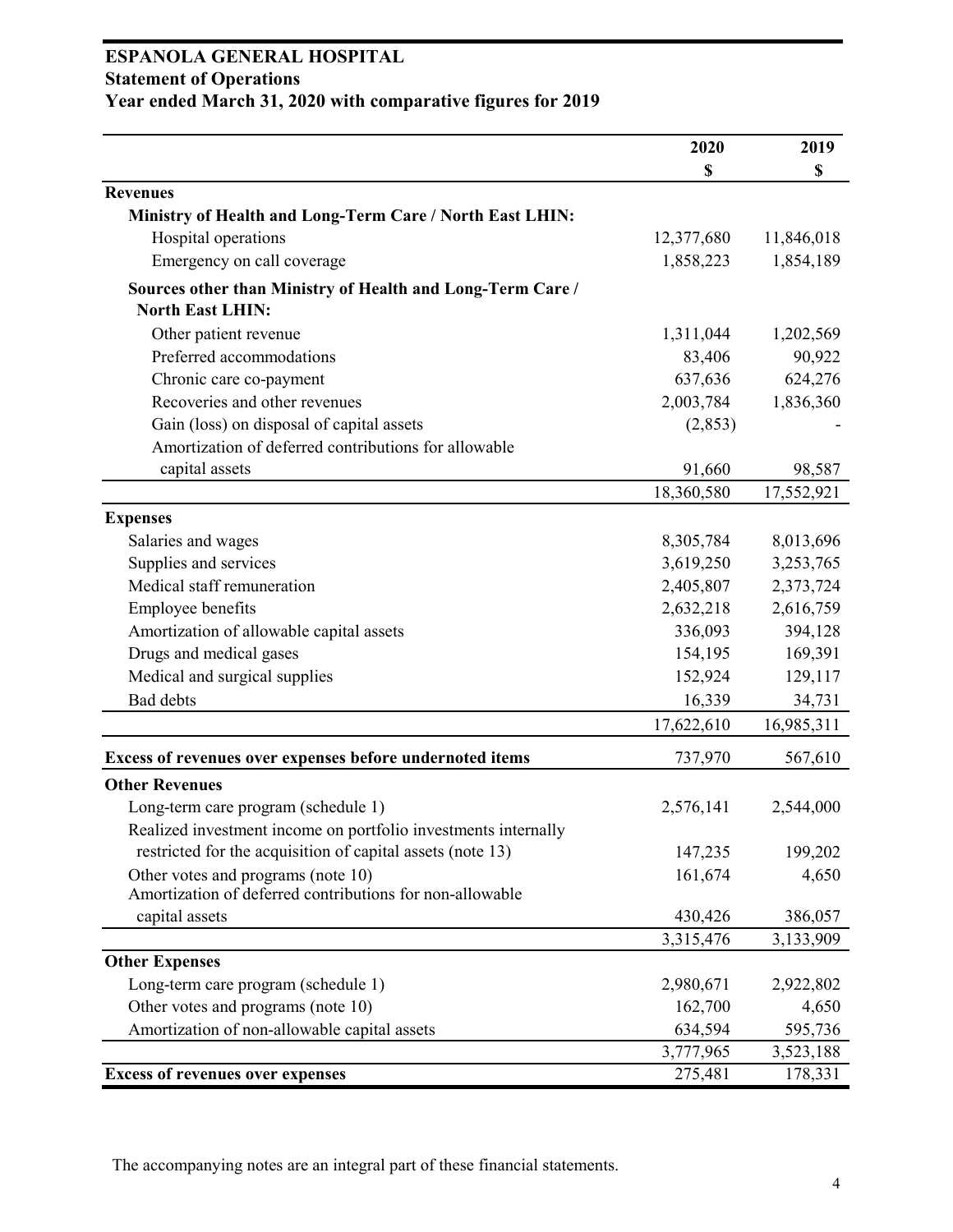# **ESPANOLA GENERAL HOSPITAL Statement of Remeasurement Gains and Losses Year ended March 31, 2020 with comparative figures for 2019**

|                                                                                                                                        | 2020<br>\$ | 2019<br>\$ |
|----------------------------------------------------------------------------------------------------------------------------------------|------------|------------|
| Accumulated remeasurement losses, beginning of year                                                                                    | (20,312)   | (120, 460) |
| Unrealized gains (losses) attributable to portfolio investments<br>Amounts reclassified to the statement of operations attributable to | (145, 734) | 169,922    |
| portfolio investments                                                                                                                  |            | (69, 774)  |
| Net remeasurement gains (losses) for the year                                                                                          | (145, 734) | 100,148    |
| Accumulated remeasurement losses, end of year                                                                                          | (166, 046) | (20,312)   |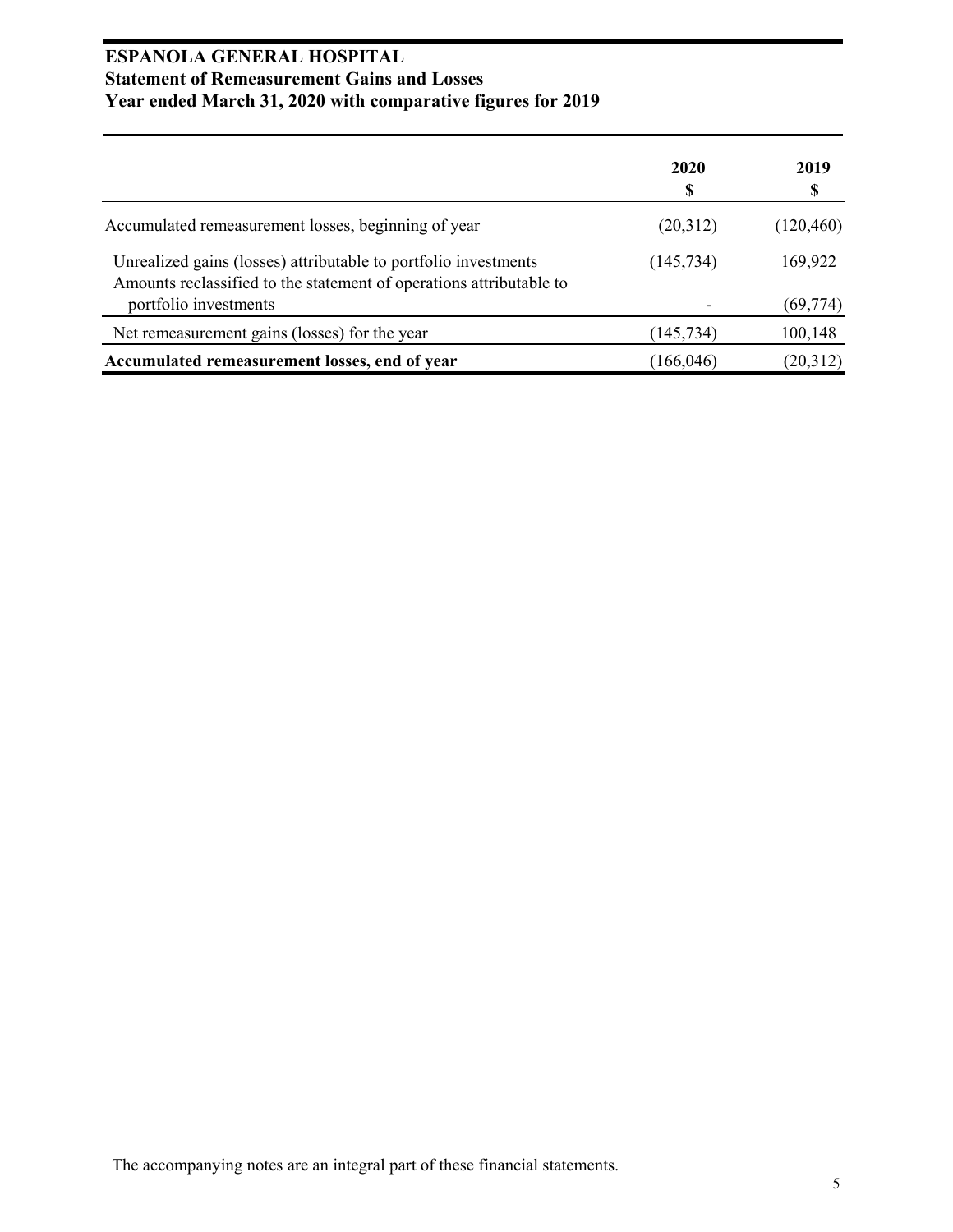# **ESPANOLA GENERAL HOSPITAL Statement of Changes in Net Assets Year Ended March 31, 2020 with comparative figures for 2019**

|                                                  |                                    |                                                                              |                                | <b>Unrestricted</b>    |                   |            |            |
|--------------------------------------------------|------------------------------------|------------------------------------------------------------------------------|--------------------------------|------------------------|-------------------|------------|------------|
|                                                  | Invested in<br>capital assets<br>S | <b>Internally</b><br>restricted for<br>acquisition of<br>capital assets<br>S | Queensway<br><b>Place</b><br>S | <b>Operations</b><br>S | Long-Term<br>Care | 2020<br>\$ | 2019<br>\$ |
|                                                  | (note 9)                           |                                                                              | (note 14)                      |                        | (schedule 1)      |            |            |
| <b>Balance, beginning of year</b>                | 5,494,823                          | 325,517                                                                      | 48,679                         | 10,024,886             | (6,291,658)       | 9,602,247  | 9,423,916  |
| Excess (deficiency) of revenues over expenses    | (467,062)                          | 147,235                                                                      | 126,758                        | 857,472                | (388, 922)        | 275,481    | 178,331    |
| Changes in net assets invested in capital assets | 269,091                            | (204, 168)                                                                   | $\overline{\phantom{a}}$       | (64, 923)              |                   |            |            |
| <b>Balance, end of year</b>                      | 5,296,852                          | 268,584                                                                      | 175,437                        | 10,817,435             | (6,680,580)       | 9,877,728  | 9,602,247  |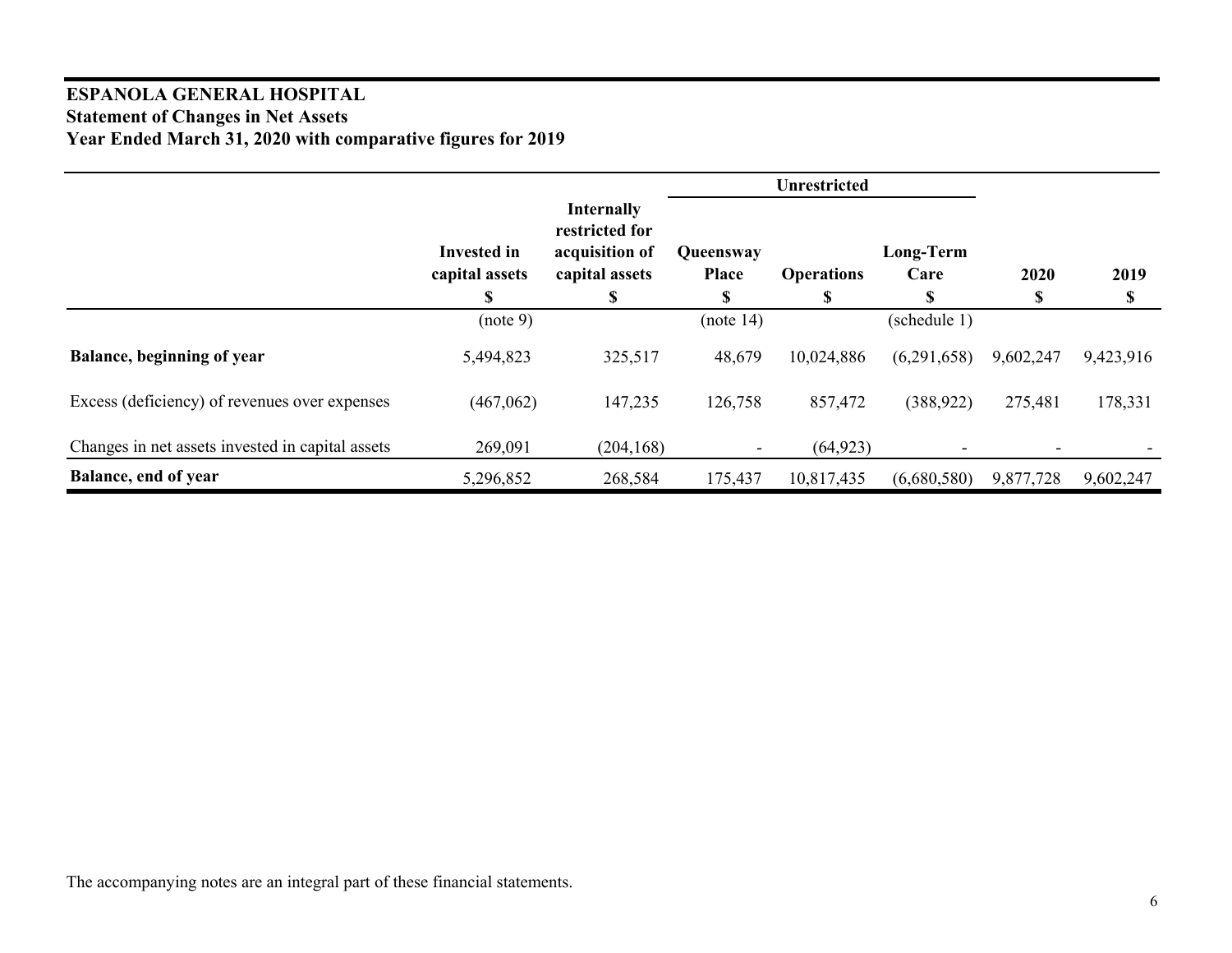# **ESPANOLA GENERAL HOSPITAL Statement of Cash Flows Year Ended March 31, 2020 with comparative figures for 2019**

|                                                           | 2020        | 2019       |
|-----------------------------------------------------------|-------------|------------|
|                                                           | \$          | \$         |
| <b>Operating transactions</b>                             |             |            |
| Cash provided by (used for):                              |             |            |
| Excess of revenues over expenses                          | 275,481     | 178,331    |
| Items not involving cash                                  |             |            |
| Amortization of capital assets                            | 1,068,737   | 1,087,223  |
| Amortization of deferred contributions for capital assets | (604, 528)  | (567,086)  |
| Loss on disposal of capital assets                        | 2,853       |            |
|                                                           | 742,543     | 698,468    |
| Net change in operational working capital                 |             |            |
| Accounts receivable                                       | 150,680     | 279,272    |
| Inventories                                               | (43, 626)   | 14,777     |
| Prepaid expenses                                          | (43,528)    | 10,120     |
| Accounts payable and accrued liabilities                  | 53,457      | 450,953    |
| Post-employment benefits                                  | 45,702      | (2,958)    |
|                                                           | 905,228     | 1,450,632  |
| <b>Capital transactions</b>                               |             |            |
| Deferred contributions for capital assets received        | 732,757     | 800,418    |
| Purchase of capital assets                                | (1,180,891) | (876,987)  |
| Change in construction projects in progress               | 179,043     | (429, 196) |
|                                                           | (269,091)   | (505, 765) |
| <b>Investing transactions</b>                             |             |            |
| Change in portfolio investments                           | (275, 739)  | (316,260)  |
| Net increase in cash                                      | 360,398     | 628,607    |
| Cash, beginning of year                                   | 2,015,220   | 1,386,613  |
| Cash, end of year                                         | 2,375,618   | 2,015,220  |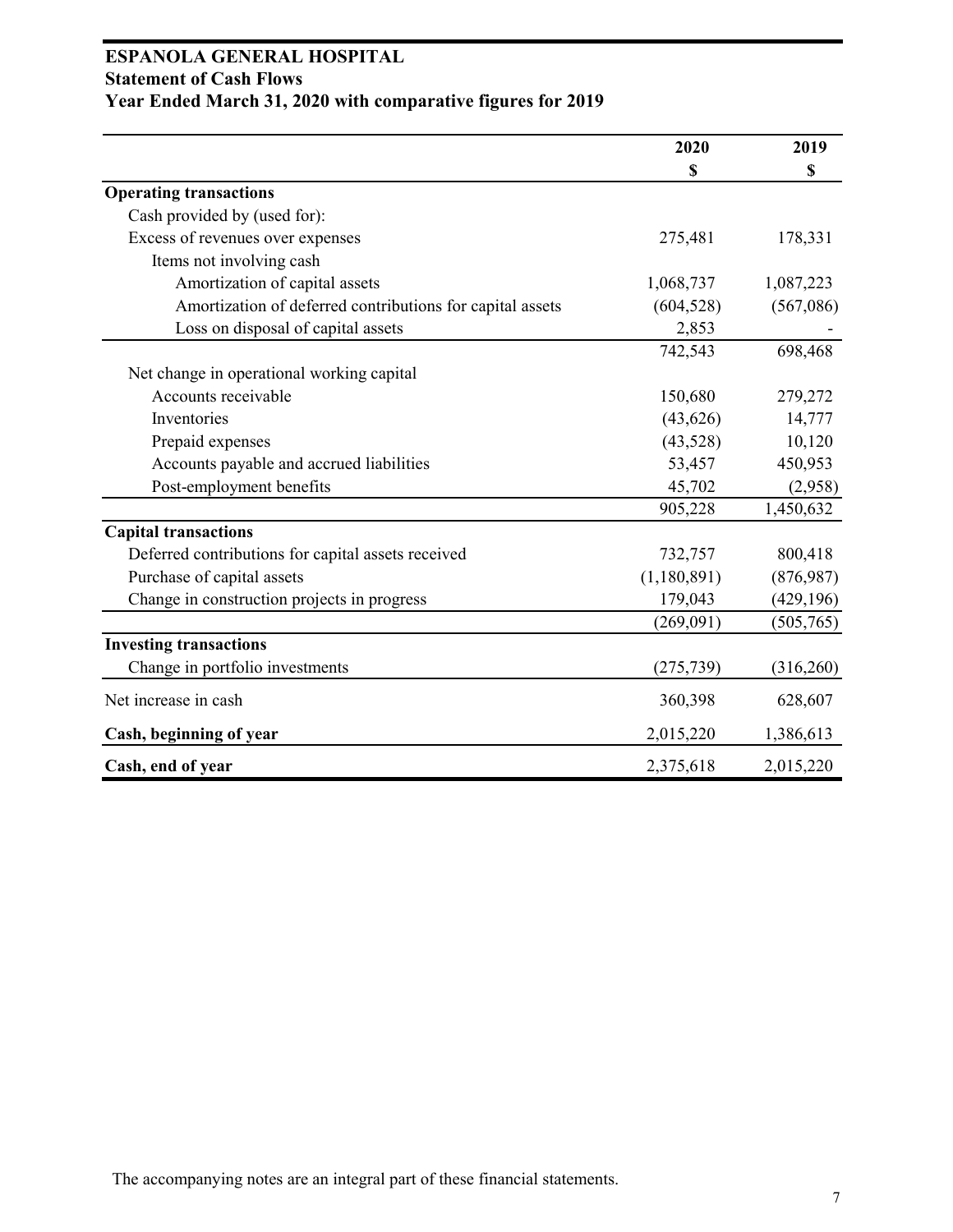### **1. Nature of Organization**

The **Espanola General Hospital** is principally involved in providing health care services to the residents of the Espanola area. The Hospital is incorporated without share capital under the Corporations Act (Ontario) and is a charitable organization within the meaning of the Income Tax Act (Canada) and accordingly is exempt from income tax.

# **2. Significant Accounting Policies**

The financial statements of the Hospital are prepared using Canadian public sector accounting standards, including the PS 4200 series of standard applicable to government not-for-profit organizations, as issued by the Public Sector Accounting Board. The significant policies are detailed as follows:

# **a) Revenue Recognition**

The Hospital follows the deferral method of accounting for contributions which include donations and government grants.

Under the Health Insurance Act and Regulations thereto, the Hospital is funded primarily by the Province of Ontario in accordance with budget arrangements established by the Ministry of Health and Long-Term Care ("MOHLTC") and the North East Local Health Integration Network. Operating grants are recorded as revenue in the period to which they relate. Grants approved but not received at the end of an accounting period are accrued. Where a portion of a grant relates to a future period, it is deferred and recognized in that subsequent period. These financial statements reflect agreed arrangements approved by the Ministry with respect to the year ended March 31, 2019.

Unrestricted contributions are recognized as revenue when received or receivable if the amount can be reasonably estimated and collection is reasonably assured.

Externally restricted contributions are recognized as revenue in the year in which the related expenses are recognized. Contributions restricted for the purchase of capital assets are deferred and amortized into revenue on a straight-line basis, at a rate corresponding with the amortization rate for the related capital assets.

Revenue from provincial insurance plan, preferred accommodation and marketed services are recognized when the goods are sold or the service is provided.

### **b) Contributed Services**

The Hospital is dependent on the voluntary services of many individuals. Since these services are not normally purchased by the Hospital and because of the difficulty in estimating their fair market value, these services are not recorded in these financial statements.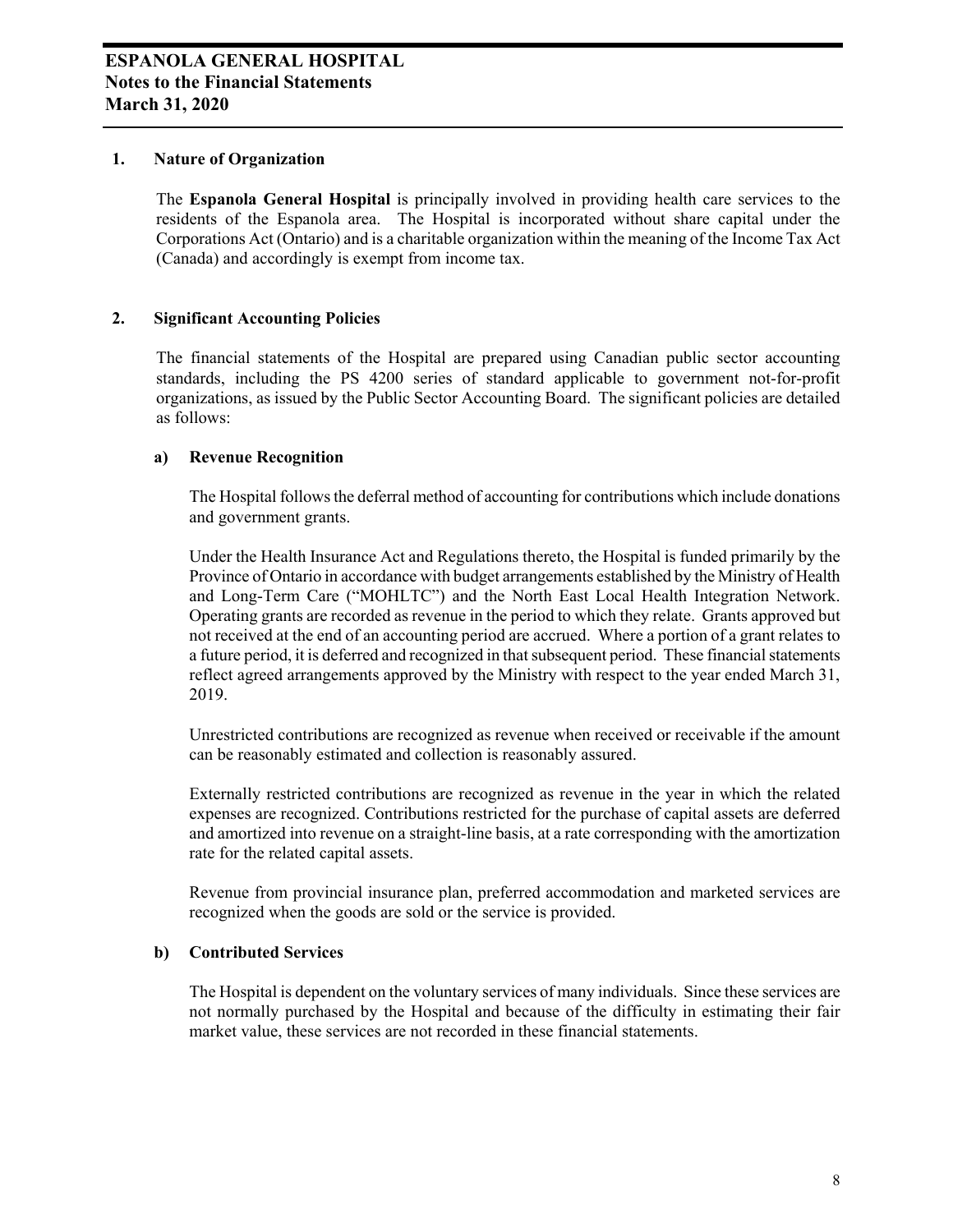# **2. Significant Accounting Policies (continued)**

#### **c) Inventories**

Inventories are valued at the lower of cost and current replacement cost.

#### **d) Capital Assets and Amortization**

Purchased capital assets are recorded at cost. Contributed capital assets are recorded at fair value at the date of contribution. When a capital asset no longer contributes to the Hospital's ability to provide services, its carrying amount is written down to its estimated realizable value.

Amortization is provided on assets placed into use on the straight-line basis over their estimated useful lives as follows:

| <b>Buildings</b>           | 40 years      |
|----------------------------|---------------|
| Equipment                  | 5 to 20 years |
| Software                   | 5 years       |
| Land improvements          | 5 to 25 years |
| Building service equipment | 5 to 25 years |
| Leasehold improvements     | 15 years      |

Capital expenditures for projects in progress are not recorded as a capital asset or amortized until construction is complete and the asset is put into service.

#### **e) Compensated Absences**

Compensation expense is accrued for all employees as entitlement to these payments is earned, in accordance with the Hospital's policies for vacation and overtime.

### **f) Use of Estimates**

The preparation of financial statements in accordance with Canadian public sector accounting standards requires management to make estimates that affect the reported amounts of assets and liabilities at the date of the financial statements, and the reported amounts of revenues and expenses during the reporting period. Actual results could differ from management's best estimates as additional information becomes available in the future. Accounting estimates used in the preparation of the accompanying financial statements include allowance for uncollectible accounts receivable, estimated useful lives of capital assets and post-employment benefits liability.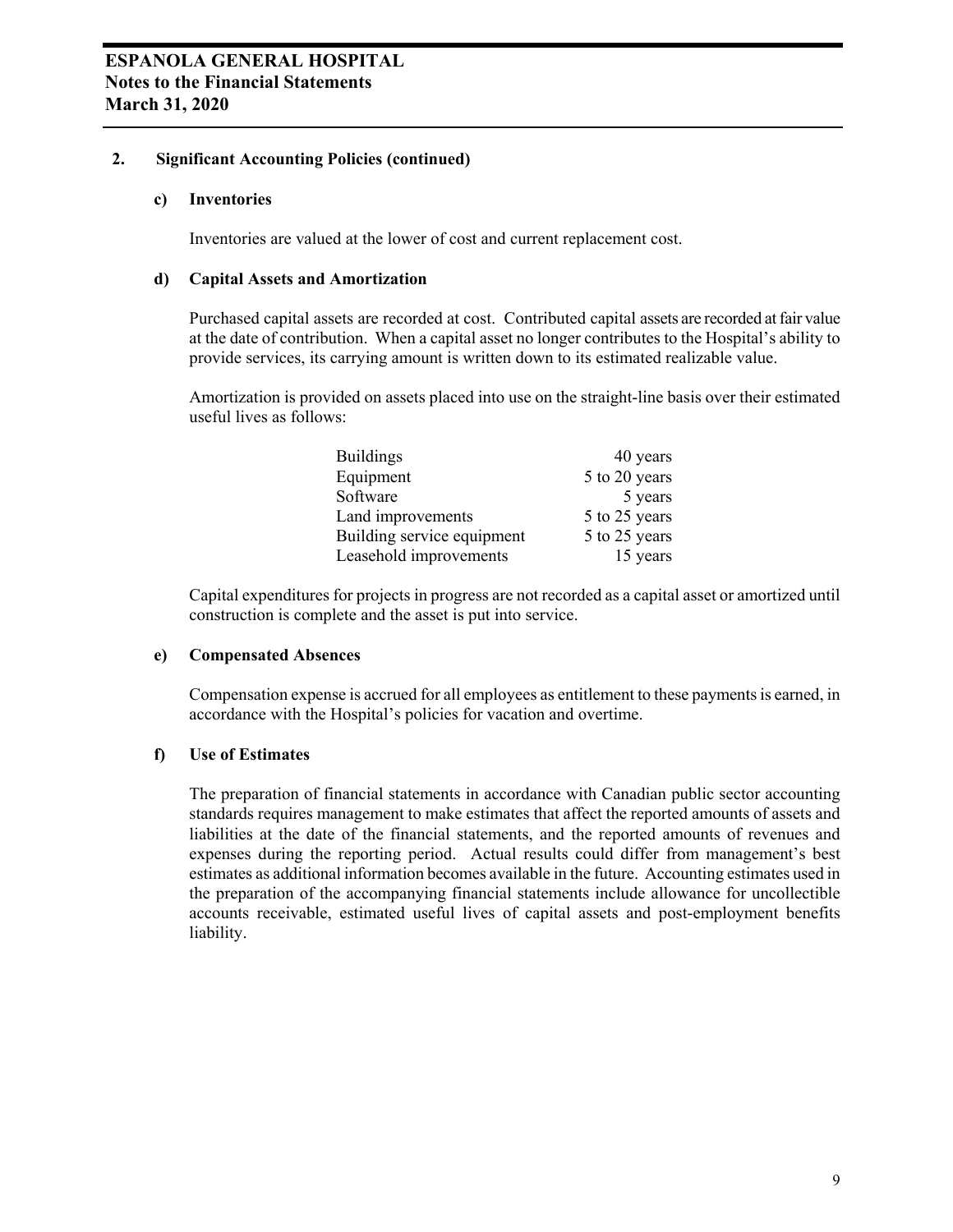# **2. Significant Accounting Policies (continued)**

# **g) Retirement and Post-Employment Benefits**

The Hospital provides retirement and post-employment benefits to certain employee groups. These benefits include pension, health and dental benefits. The Hospital has adopted the following policies with respect to accounting for these employee benefits:

- i) The costs of post-employment benefits are determined using management`s best estimate of health care costs, employee turnover rates and discount rates. Adjustments to these costs arising from plan amendments and changes in estimates are accounted for in the period of the amendment or change.
- ii) The expense related to the multi-employer defined benefit pension plan are the employer`s contributions to the plan in the year.
- iii) The discount rate used in the determination of post-employment benefits is equal to the Hospital`s internal rate of borrowing.

### **h) Financial Instruments**

The Hospital initially measures its financial assets and financial liabilities at fair value adjusted by, in the case of a financial instrument that will not be measured subsequently at fair value, the amount of transaction costs directly attributable to the instrument.

The Hospital subsequently measures its financial assets and financial liabilities at amortized cost using the effective interest rate method, except for investments in equity securities that are quoted in an active market or financial assets designated to the fair value category, which are subsequently measured at fair value. Unrealized changes in fair value are recognized in the statement of remeasurement gains and losses until they are realized, at which point they are transferred to the statement of operations.

Financial assets and liabilities measured at amortized cost include cash, accounts receivable and accounts payable and accrued liabilities.

Financial assets measured at fair value include portfolio investments. The Hospital has designated its bond portfolio that would otherwise be classified into the amortized cost category, at fair value as the Hospital manages and reports performance on the portfolio on a fair value basis.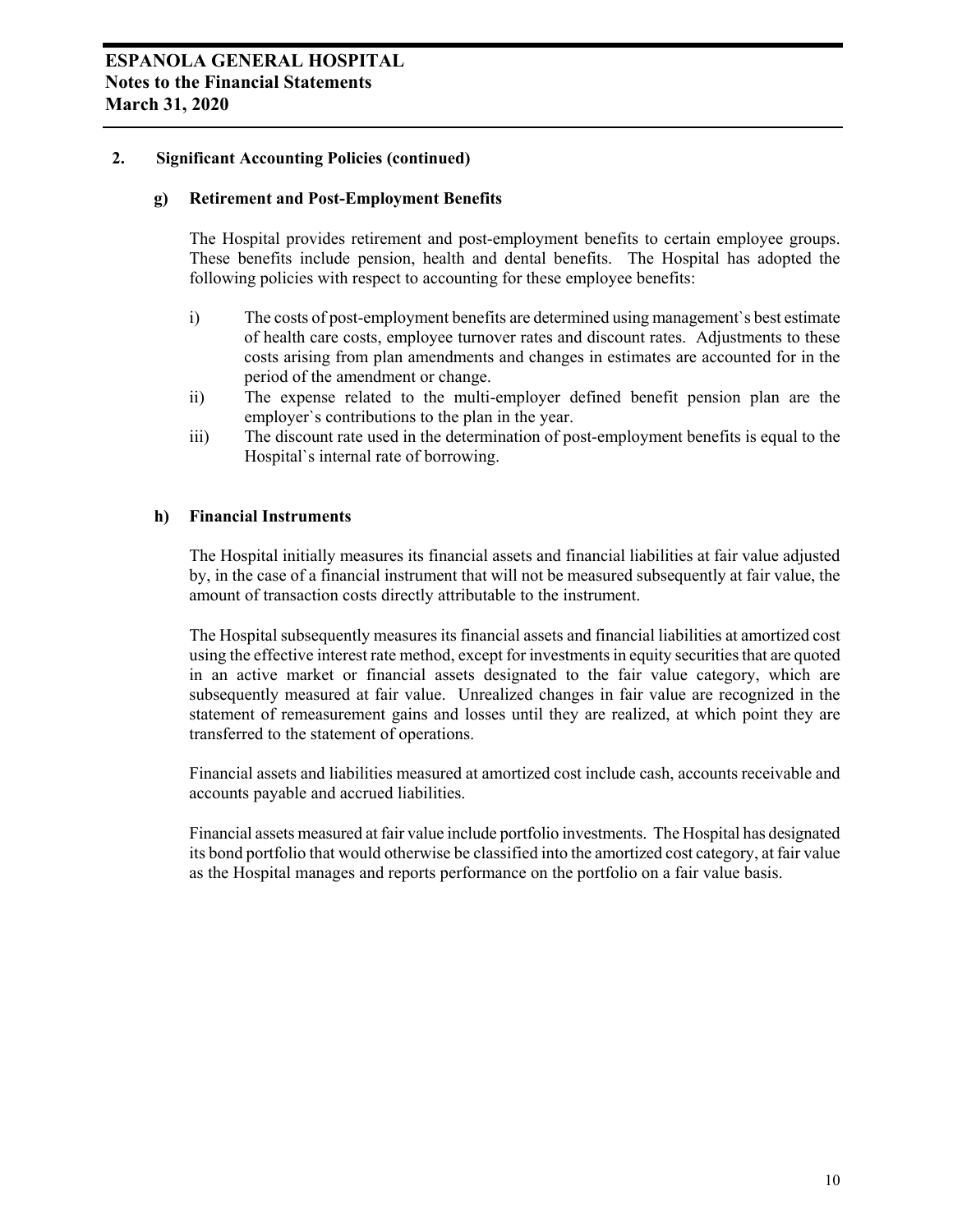# **3. Portfolio Investments**

The Hospital's portfolio investments consist of cash, bonds and debentures, with a total cost of \$4,784,993 (2019 - \$4,509,254) which bear interest at varying rates between 3.11% and 4.30% per annum with maturity dates between November 2022 and February 2029.

Maturity profile of cash and bonds held is as follows:

|                                      | Within 1<br>Year | 2 to 5<br>Years             | 6 to 10<br><b>Years</b> | Over 10<br>Years | Total        |
|--------------------------------------|------------------|-----------------------------|-------------------------|------------------|--------------|
| Carrying value, at fair market value |                  | 398,772 1,675,896 2,544,279 |                         |                  | $-4,618,947$ |
| Percent of Total                     | $9\%$            | 36%                         | 55%                     | $0\%$            | $100\%$      |

Financial instruments that are measured subsequent to initial recognition at fair value are grouped into Levels 1 to 3 based on the degree to which the fair value is observable:

- Level 1 fair value measurements are those derived from quoted prices (unadjusted) in active markets for identical assets or liabilities using the last bid price;
- Level 2 fair value measurements are those derived from inputs other than quoted prices included within Level 1 that are observable for the asset or liability, either directly (i.e. as prices) or indirectly (i.e. derived from prices); and
- Level 3 fair value measurements are those derived from valuation techniques that include inputs for these asset or liability that are not based on observable market date (unobservable inputs).

Fair value of the Hospital's portfolio investments have been determined using Level 1 measures in the fair value hierarchy.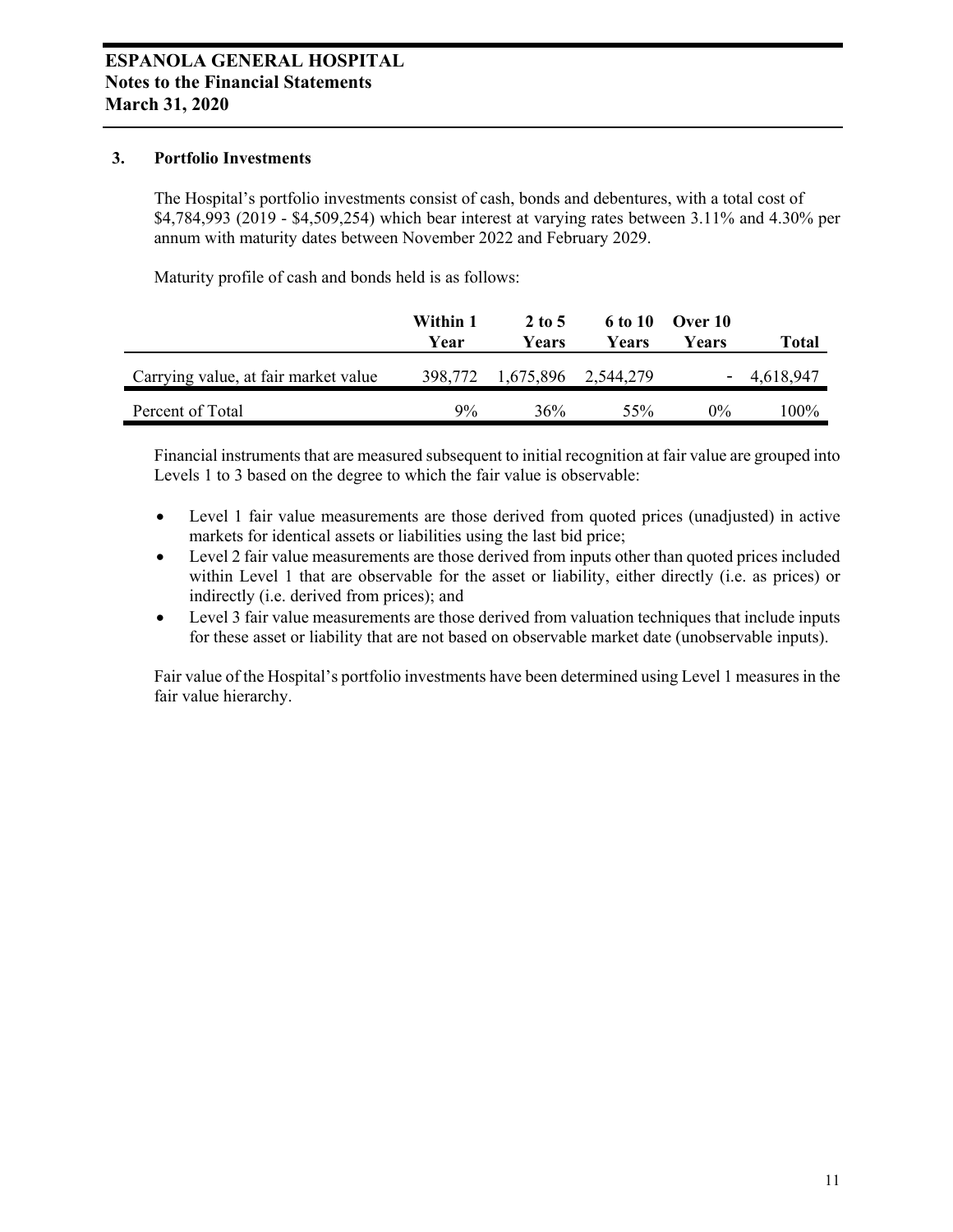# **4. Capital Assets**

|                            | 2020         |                             |            | 2019                        |
|----------------------------|--------------|-----------------------------|------------|-----------------------------|
|                            | Cost         | Accumulated<br>Amortization | Cost       | Accumulated<br>Amortization |
|                            | \$           | S                           | \$         | \$                          |
| Land                       | 2,670        |                             | 2,670      |                             |
| <b>Buildings</b>           | 20,485,279   | 8,650,662                   | 20,429,346 | 8,083,979                   |
| Equipment and software     | 9,514,782    | 8,273,442                   | 9,347,362  | 8,107,834                   |
| Land improvements          | 1,467,269    | 1,106,190                   | 1,467,269  | 1,094,712                   |
| Building service equipment | 6,388,974    | 4,799,887                   | 5,624,081  | 4,664,714                   |
| Leasehold improvements     | 286,764      | 286,764                     | 286,764    | 286,761                     |
|                            | 38, 145, 738 | 23,116,945                  | 37,157,492 | 22,238,000                  |
| Net book value             |              | 15,028,793                  |            | 14,919,492                  |

# **5. Bank Financing**

Toronto dominion Bank has authorized a demand operating credit facility to a maximum of \$300,000 which is unsecured and bears interest at the bank's prime rate of interest plus 0.75% per annum. At March 31, 2020, no amount has been drawn on this credit facility.

### **6. Accounts Payable and Accrued Liabilities**

|                                        | 2020      | 2019      |
|----------------------------------------|-----------|-----------|
|                                        | \$        | \$        |
| Wage accruals                          |           |           |
| Wages and payroll deductions           | 628,195   | 488,193   |
| Vacation and statutory holiday pay     | 798,801   | 758,572   |
|                                        | 1,426,996 | 1,246,765 |
| Ministry of Health and Long-Term Care  | 7,593     | 186,360   |
| Other payables and accrued liabilities | 1,478,571 | 1,426,578 |
|                                        | 2,913,160 | 2,859,703 |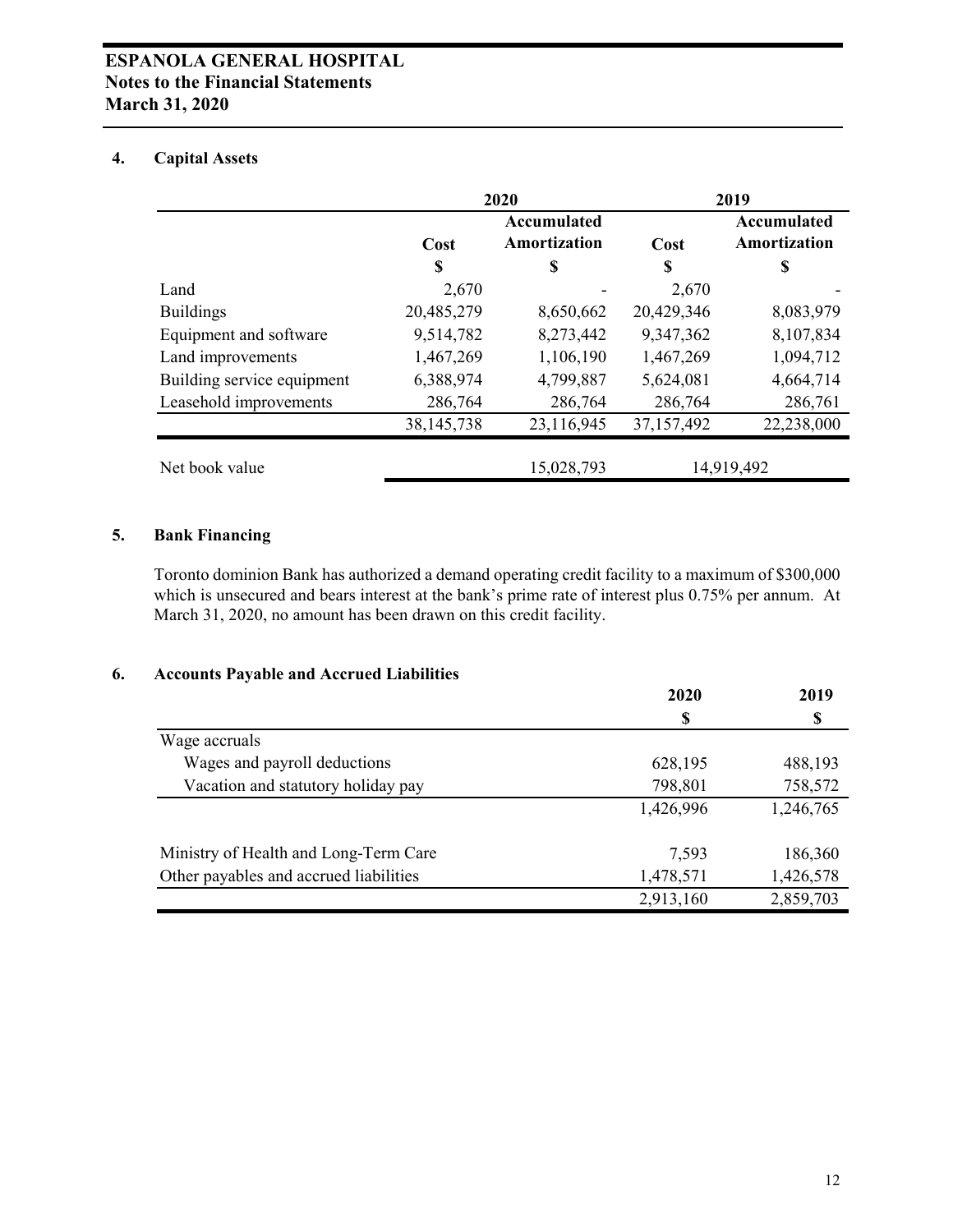# **7. Deferred Contributions for Capital Assets**

Deferred contributions for capital assets represent the unamortized amount of donations and grants received for the purchase of capital assets. The amortization of deferred contributions for capital assets is recorded as revenue in the statement of operations.

|                                   | 2020       | 2019       |
|-----------------------------------|------------|------------|
|                                   |            |            |
| Balance, beginning of year        | 10,061,464 | 9,828,132  |
| Additional contributions received | 732,757    | 800,418    |
| Less amounts amortized to revenue | (604, 528) | (567,086)  |
| Balance, end of year              | 10,189,693 | 10,061,464 |

# **8. Post-Employment Benefits**

Espanola General Hospital pays certain benefits on behalf of its retired employees. The Hospital recognizes these post-retirement costs in the period in which the employees rendered their services. The accrued benefit liability of \$768,735 (2019 - \$723,033) and the expense for the period ended March 31, 2020, in the amount of \$80,050 (2019 - \$31,693) were determined using a discount rate of  $3.79\%$  (2019 – 3.68%).

Information about Espanola General Hospital's defined benefit plan is as follows:

|                                               | 2020     | 2019      |  |
|-----------------------------------------------|----------|-----------|--|
|                                               | S        |           |  |
| Accrued benefit obligation, beginning of year | 723,033  | 725,991   |  |
| Expense for the period                        | 80,050   | 31,693    |  |
| Benefits paid for the period                  | (34,348) | (34, 651) |  |
| Accrued benefit obligation, end of year       | 768,735  | 723,033   |  |

### **The main assumptions employed for the valuations are as follows:**

### **(a) Interest (discount) rate:**

The obligation as at March 31, 2020 for the present value of future liabilities and the expense for the period ended March 31, 2020 were determined using an annual discount rate of 3.79%  $(2019 - 3.68\%)$ .

### **(b) Benefits costs**

Future general benefit costs were assumed to increase at 3% per annum.

#### **(c) Turnover rate**

Turnover due to termination, resignation or mortality has been estimated at 3% per annum.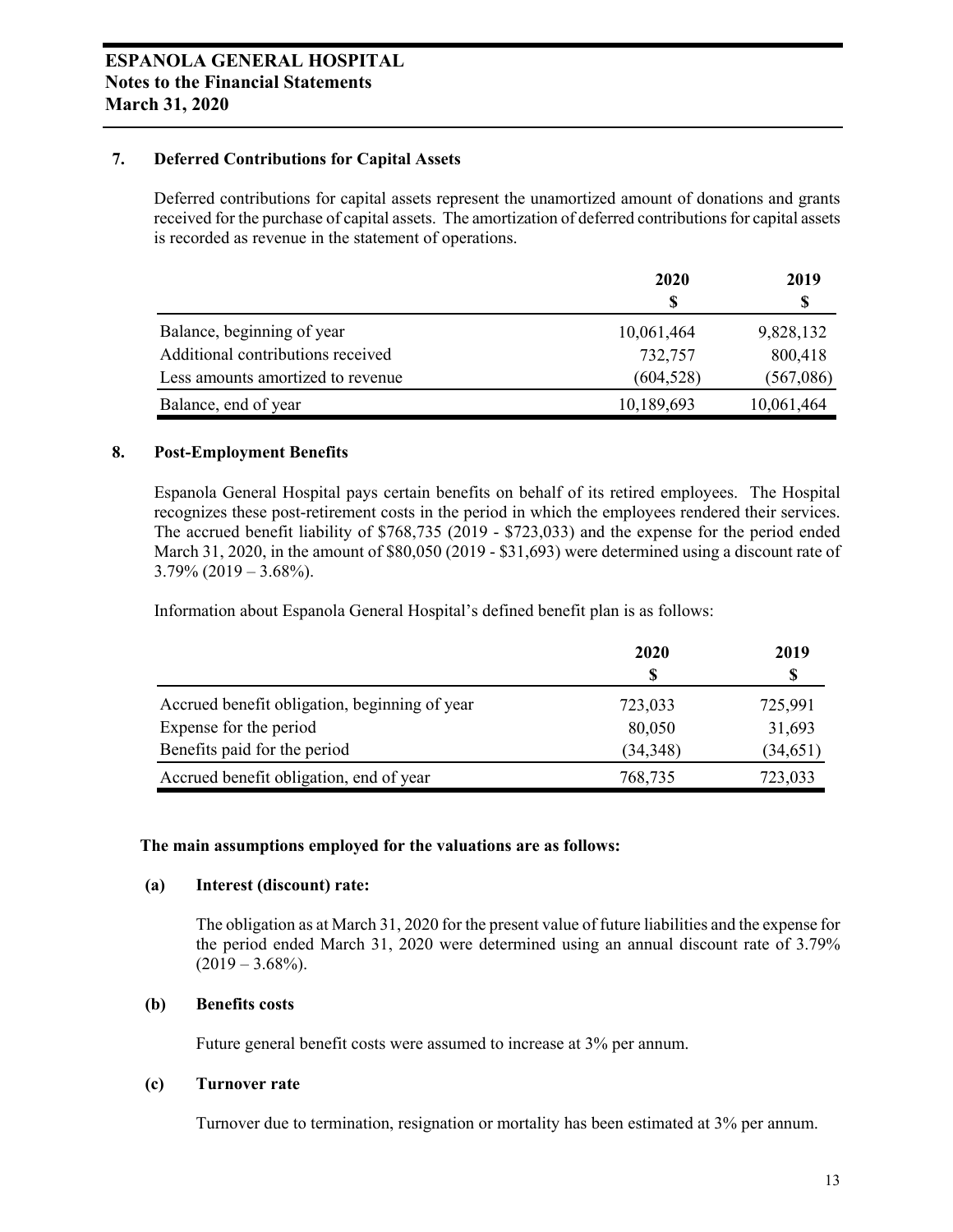# **ESPANOLA GENERAL HOSPITAL Notes to the Financial Statements March 31, 2020**

# **9. Net Assets Invested in Capital Assets**

|                                                                                                                      | 2020        | 2019        |
|----------------------------------------------------------------------------------------------------------------------|-------------|-------------|
|                                                                                                                      | \$          | \$          |
| a) Net assets invested in capital assets are calculated as<br>follows:                                               |             |             |
| Capital assets                                                                                                       | 15,028,793  | 14,919,492  |
| Capital expenditures for projects in progress                                                                        | 457,752     | 636,795     |
|                                                                                                                      | 15,486,545  | 15,556,287  |
| Deferred contributions for capital assets                                                                            | 10,189,693  | 10,061,464  |
| Net assets invested in capital assets                                                                                | 5,296,852   | 5,494,823   |
| b) Change in net assets invested in capital assets is<br>calculated as follows:<br>Excess of expenses over revenues: |             |             |
| Amortization of deferred contributions for capital assets                                                            | 604,528     | 567,086     |
| Loss on disposal of capital assets                                                                                   | (2,853)     |             |
| Amortization of capital assets                                                                                       | (1,068,737) | (1,087,223) |
|                                                                                                                      | (467, 062)  | (520, 137)  |
| Change in net assets invested in capital assets:                                                                     |             |             |
| Purchase of capital assets                                                                                           | 1,180,891   | 876,987     |
| Expenditures for projects in progress                                                                                | (179, 043)  | 429,196     |
| Deferred capital contributions received                                                                              | (732, 757)  | (800, 418)  |
|                                                                                                                      | 269,091     | 505,765     |
| Change in net assets invested in capital assets                                                                      | (197, 971)  | (14, 372)   |

# **10. Other Votes and Programs**

|                                   | Revenue<br>S | <b>Expenses</b> | <b>Surplus</b><br>(Deficit) |
|-----------------------------------|--------------|-----------------|-----------------------------|
| <b>Community Support Services</b> | 157,024      | 158,050         | (1,026)                     |
| Municipal Taxes                   | 4,650        | 4,650           | $\overline{\phantom{0}}$    |
|                                   | 161,674      | 162,700         | (1,026)                     |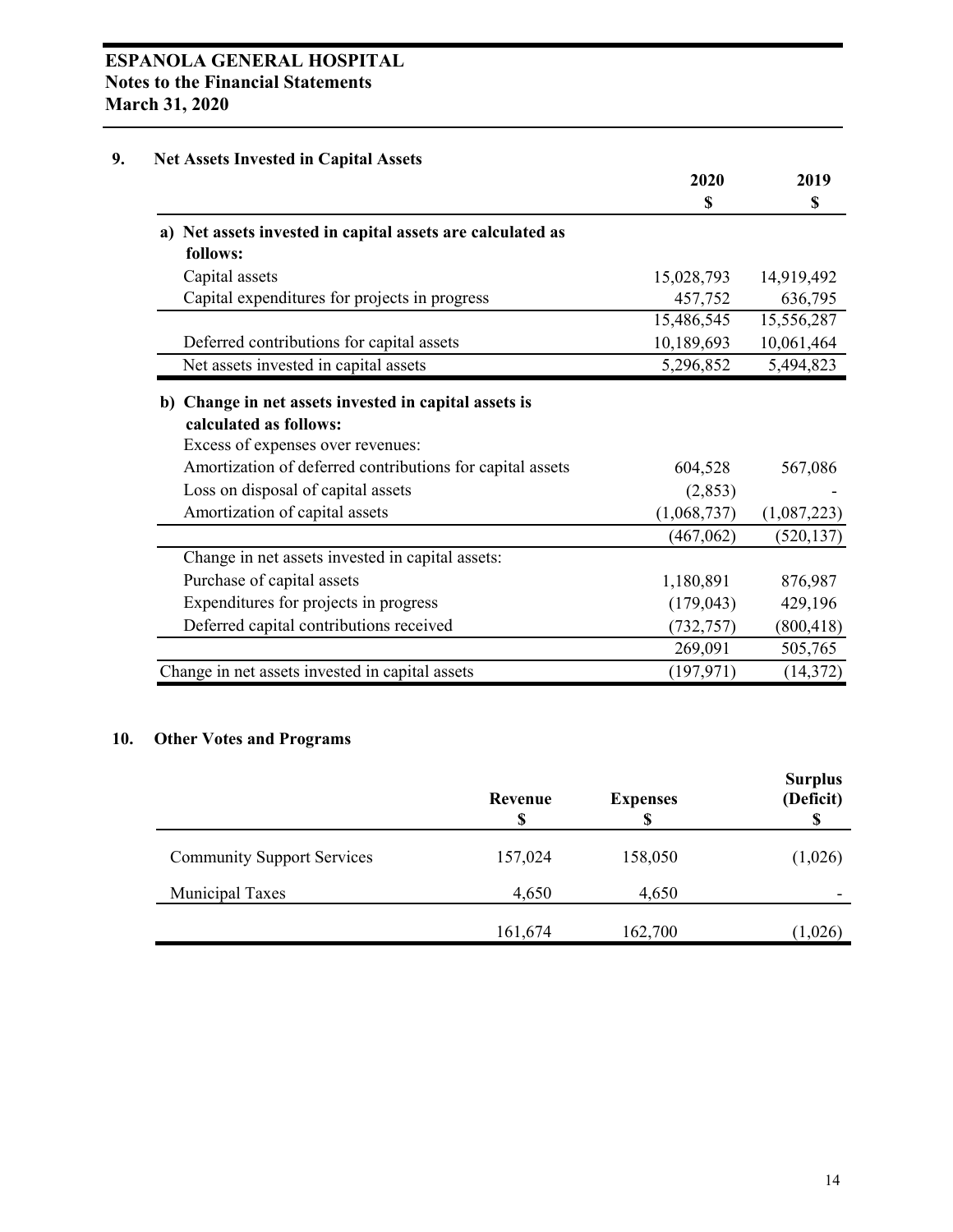# **11. Pension Plan**

Substantially all of the employees of the Hospital are members of the Healthcare of Ontario Pension Plan (the Plan), which is a multi-employer defined benefit pension plan available to all eligible employees of the participating members of the Ontario Hospital Association. Plan members will receive benefits based on the length of service and on the average of annualized earnings during the five consecutive years prior to retirement, termination or death that provide the highest earnings.

Pension assets consist of investment grade securities. Market and credit risk on these securities are managed by the Plan by placing plan assets in trust and through the Plan investment policy.

Pension expense is based on Plan management's best estimates, in consultation with its actuaries, of the amount, together with the amounts contributed by employees, required to provide a high level of assurance that benefits will be fully represented by fund assets at retirement, as provided by the Plan. The funding objective is for employer contributions to the Plan to remain a constant percentage of employees' contributions.

Variances between actuarial funding estimates and actual experience may be material and any differences are generally to be funded by the participating members. The most recent actuarial valuation of the plan indicates the Plan is fully funded.

Contributions to the Plan made during the year by the Hospital on behalf of its employees amounted to \$803,872 (2019 - \$791,212) and are included in the statement of operations.

At December 31, 2019, the HOOPP pension plan had total assets of \$180.8 billion (2018 - \$172.9 billion) and an accumulated surplus of \$20.6 billion (2018 - \$13.9 billion).

# **12. Financial Instruments**

Transactions in financial instruments may result in an entity assuming or transferring, to another party, financial risks. The Hospital is exposed to the following risks in relation to financial instruments and transactions it is a party to:

### **a) Credit risk**

Credit risk is the risk that one party to a transaction will fail to discharge an obligation and cause the other party to incur a financial loss. The Hospital is exposed to this risk relating to its cash, portfolio investments and accounts receivable.

The Hospital holds its cash accounts and portfolio investments with large reputable financial institutions, from which management believes the risk of loss due to credit risk to be remote.

The Hospital is exposed to credit risk in accounts receivable which includes patient, insurance, government and other receivables. The Hospital measures and manages its exposure to credit risk with respect to accounts receivable based on how long the amounts have been outstanding and management's analysis of accounts including managements on-going monitoring of accounts receivable balances and collections.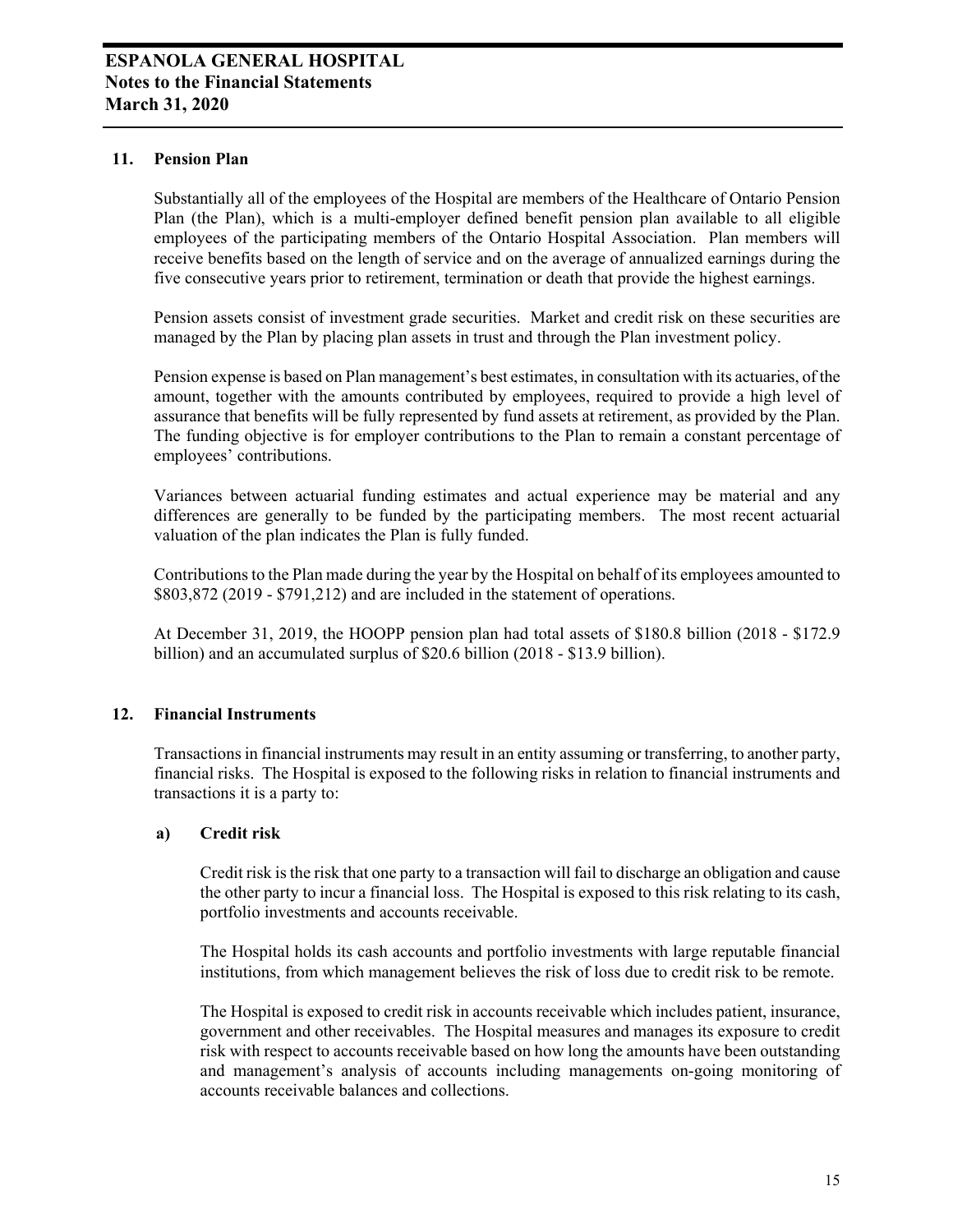# **12. Financial Instruments (continued)**

### **b) Liquidity risk**

Liquidity risk is the risk that the company cannot repay its obligations when they become due to its creditors. The Hospital is exposed to this risk relating to its accounts payable and accrued liabilities.

The Hospital reduces its exposure to liquidity risk by monitoring cash activities and expected outflow through extensive budgeting and maintaining enough cash and investments to repay creditors as payables become due.

### **c) Market risk**

Market risk is the risk that the fair value or future cash flows of a financial instrument will fluctuate because of changes in market prices. Market risk comprises three types of risk: currency risk, interest rate risk and other price risk.

### **i) Currency risk**

Currency risk is the risk that the fair value or future cash flows of a financial instrument will fluctuate because of changes in foreign exchange rates. The Hospital does not have material transactions or financial instruments denominated in foreign currencies.

### **ii) Interest rate risk**

Interest rate risk is the potential for financial loss caused by fluctuations in fair value or future cash flows of financial instruments because of changes in market interest rates. The Hospital is exposed to this risk through its interest-bearing investments.

The Hospital's bond portfolio has interest rates and maturities as detailed in note 3 to the financial statements. The Hospital does not use derivative instruments to reduce its exposure to interest rate risk. In the opinion of management, the interest rate risk exposure to the Hospital is low.

### **iii) Other price risk**

Other price risk is the uncertainty associated with the valuation of financial assets arising from changes in equity markets. The Hospital does not have material equity holdings within its investment portfolio.

There have not been significant changes from the previous year in the exposure to any of the above risks or policies, procedures and methods used to measure these risks.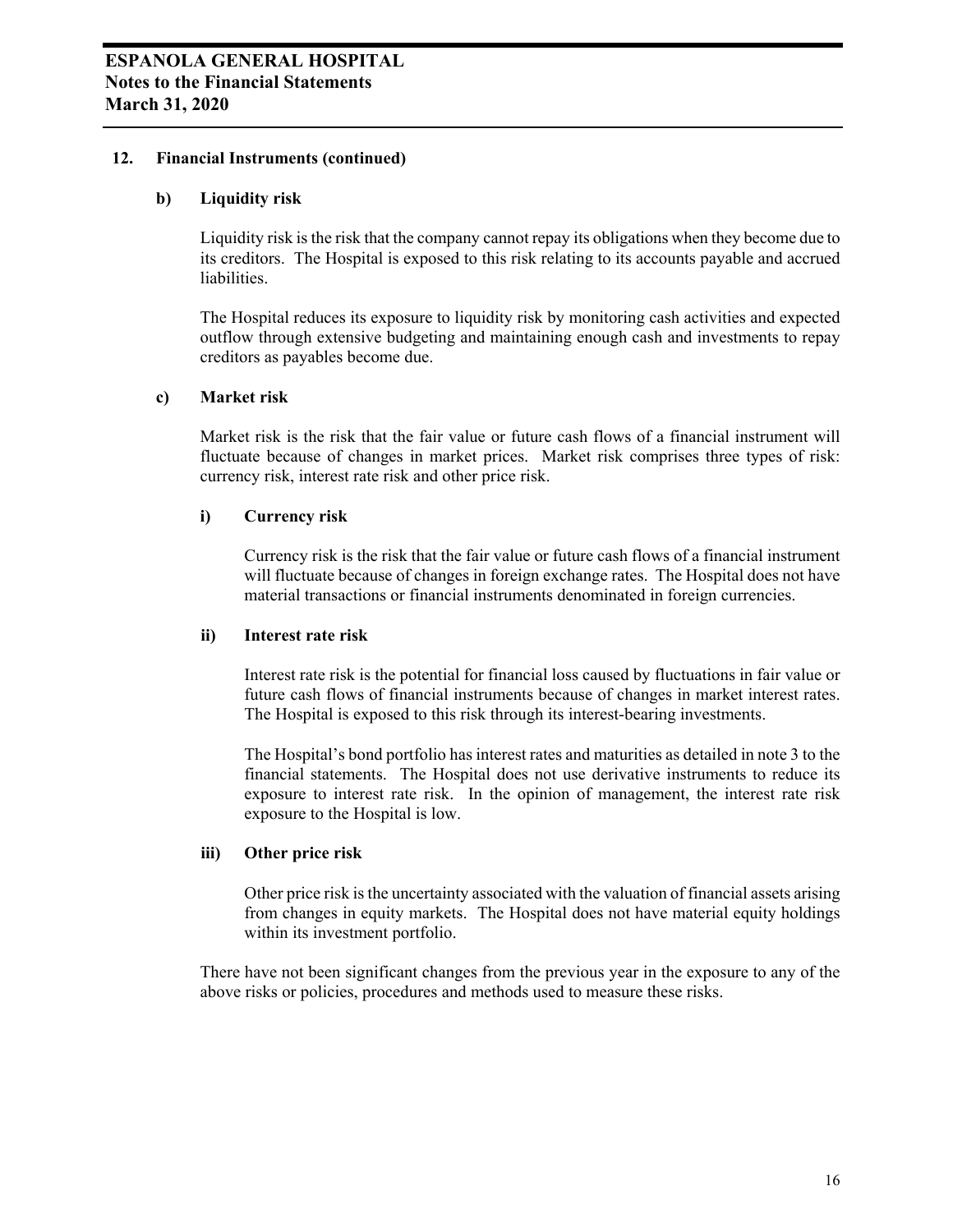# **13. Internal Restrictions for Capital Assets**

The Board of Directors has restricted net assets for the acquisition of capital assets. This internally restricted amount is not available for other purposes without approval by the Board of Directors.

Investment income recorded in the statement of operations is calculated as follows:

|                                                         | 2020    | 2019    |
|---------------------------------------------------------|---------|---------|
|                                                         |         |         |
| Total investment income                                 | 147,235 | 199,202 |
| Less: amounts internally restricted for the acquisition |         |         |
| of capital assets                                       | 147,235 | 199,202 |
| Investment income recognized as operating revenue       |         |         |

# **14. Queensway Place**

Queensway Place is a supportive housing program which is designed to be self supporting over the long term. The program tracks revenues and expenses and each year the Board segregates the portion of surplus or deficit which pertains to Queensway Place.

The Queensway Place program began active operations in July 1998.

### **15. Espanola General Hospital Auxiliary and Foundation**

### **a) Espanola General Hospital Auxiliary**

The Espanola General Hospital Auxiliary is an ancillary volunteer organization. Under their constitutions and by-laws, the stated purpose of the Auxiliary is to assist the Espanola General Hospital. The Auxiliary is managed by an Executive Board elected by the members.

The financial statements of the Auxiliary have not been consolidated in the Espanola General Hospital financial statements. Financial statements of the auxiliary are available upon request. Financial summaries of the Auxiliary at March 31 are as follows:

|                                      | 2020<br>S | 2019<br>\$ |
|--------------------------------------|-----------|------------|
|                                      |           |            |
|                                      |           |            |
| <b>Financial Position</b>            |           |            |
| Total assets                         | 34,130    | 36,160     |
| Total net assets                     | 34,130    | 36,160     |
| <b>Results of Operations</b>         |           |            |
| Total revenues                       | 51,588    | 50,252     |
| Total expenditures                   | 53,618    | 43,423     |
| Excess of revenues over expenditures | (2,030)   | 6,829      |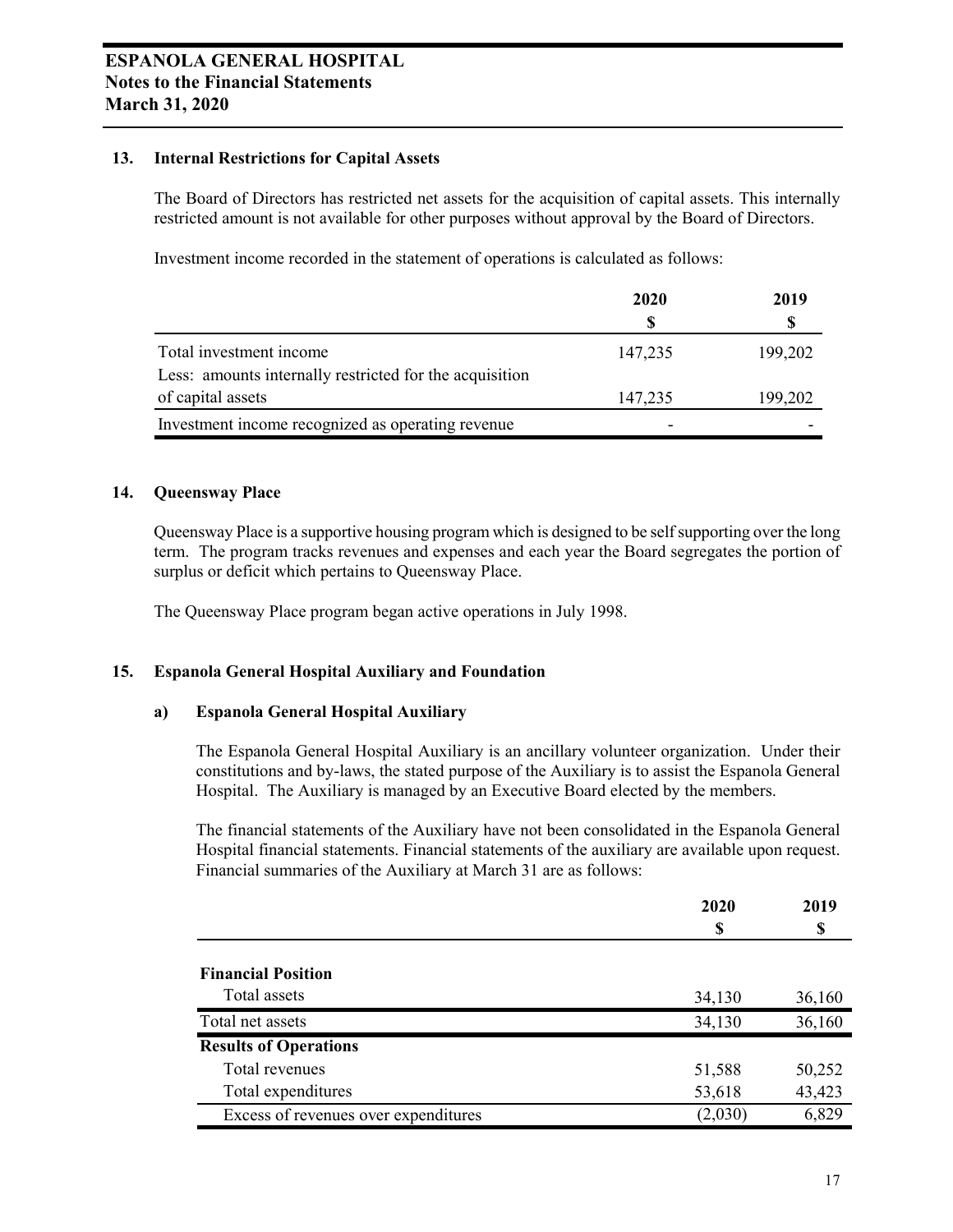# **15. Espanola General Hospital Auxiliary and Foundation (continued)**

#### **b) Espanola General Hospital Foundation**

The Foundation is incorporated without share capital under the Corporations Act (Ontario) and is a registered charity under the Income Tax Act (Canada). The Espanola General Hospital Foundation raises funds from the community for the benefit of the Hospital.

The financial statements of the Foundation have not been consolidated in the Hospital's financial statements. Financial statements of the Foundation are available upon request. Financial summaries of the Foundation at March 31 are as follows:

|                                                   | 2020      | 2019    |
|---------------------------------------------------|-----------|---------|
|                                                   | S         | S       |
|                                                   |           |         |
| <b>Financial Position</b>                         |           |         |
| Total assets                                      | 89,991    | 180,841 |
| Total liabilities                                 | 61,776    | 109,902 |
| Total net assets                                  | 28,215    | 70,939  |
|                                                   |           |         |
| <b>Results of Operations</b>                      |           |         |
| Total revenues                                    | 175,069   | 70,524  |
| Total expenditures                                | 217,793   | 63,225  |
| Excess (deficiency) of revenues over expenditures | (42, 724) | 7,299   |

During the year, amounts not separately disclosed in the financial statements include the following:

- **i)** An amount receivable of \$11,039 (2019 \$1,356) has resulted from the Hospital paying for expenses of the Foundation on their behalf in excess of amounts reimbursed. The amount is included in accounts receivable on the statement of financial position.
- **ii)** An amount of \$193,328 (2019 \$40,050) has been donated by the Foundation to the Hospital.

### **16. Contingent Liability**

The nature of the Hospital's activities is such that there is often litigation pending or in prospect at any time. With respect to claims at March 31, 2020, management believes the Hospital has valid defenses and appropriate insurance in place. In the event any claims are successful, management believes that such claims are not expected to have a material effect on the Hospital's financial position.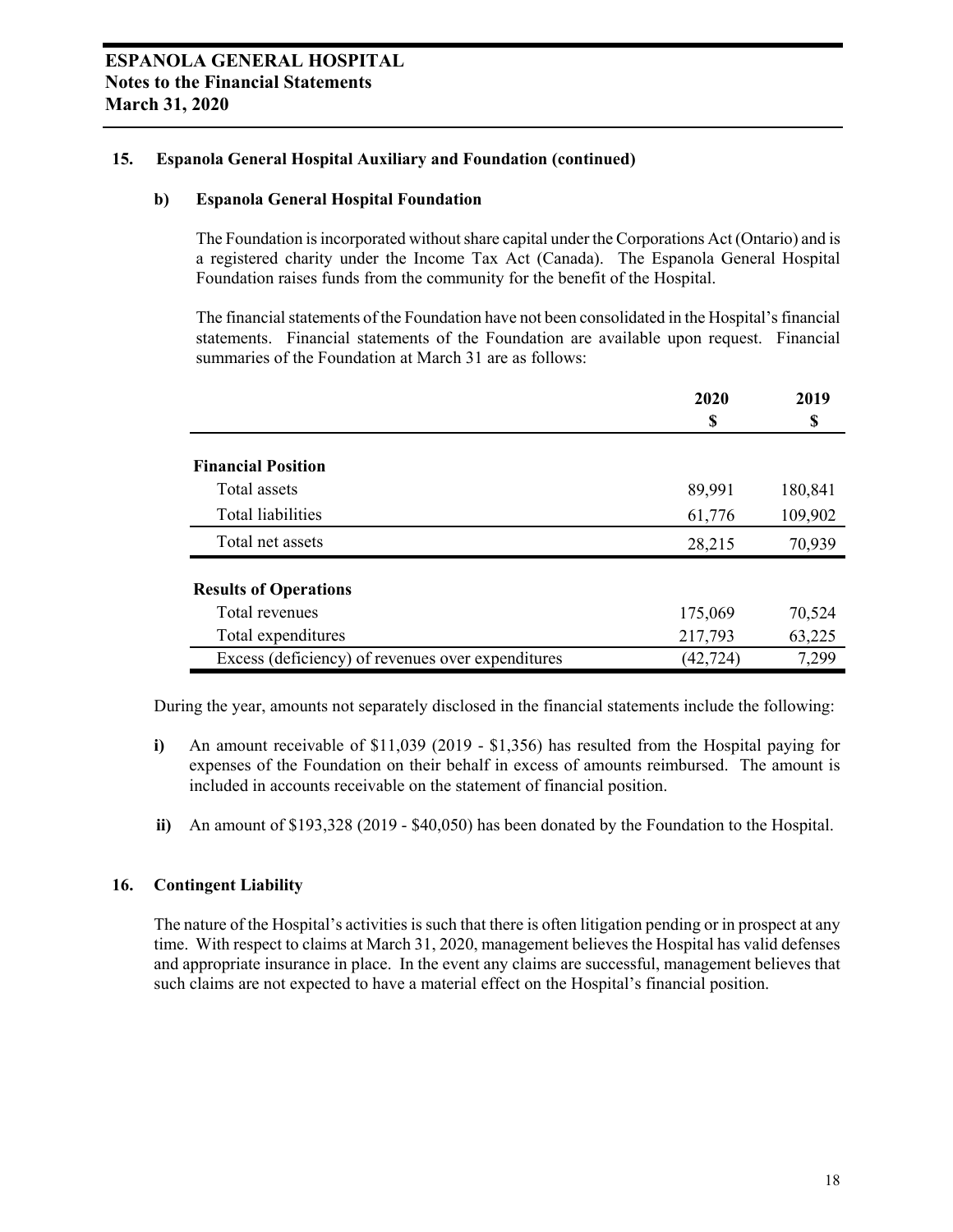# **17. COVID-19 Pandemic**

The COVID-19 global outbreak was declared a pandemic by the World Health Organization in March 2020. The negative impact of COVID-19 in Canada and on the global economy has been significant. The global pandemic has disrupted economic activities and supply chains resulting in governments worldwide, and in Canada and its provinces, enacting emergency measures to combat the spread of the virus and protect the economy.

These financial statements have been prepared based upon conditions existing at March 31, 2020 and considering those events occurring subsequent to that date, that provide evidence of conditions that existed at that date. Although the disruption from the pandemic is expected to be temporary, given the dynamic nature of these circumstances, the duration and severity of the disruption to the Hospital cannot be reasonably estimated and the full financial impact of COVID-19 on the Hospital's financial position is not known at this time.